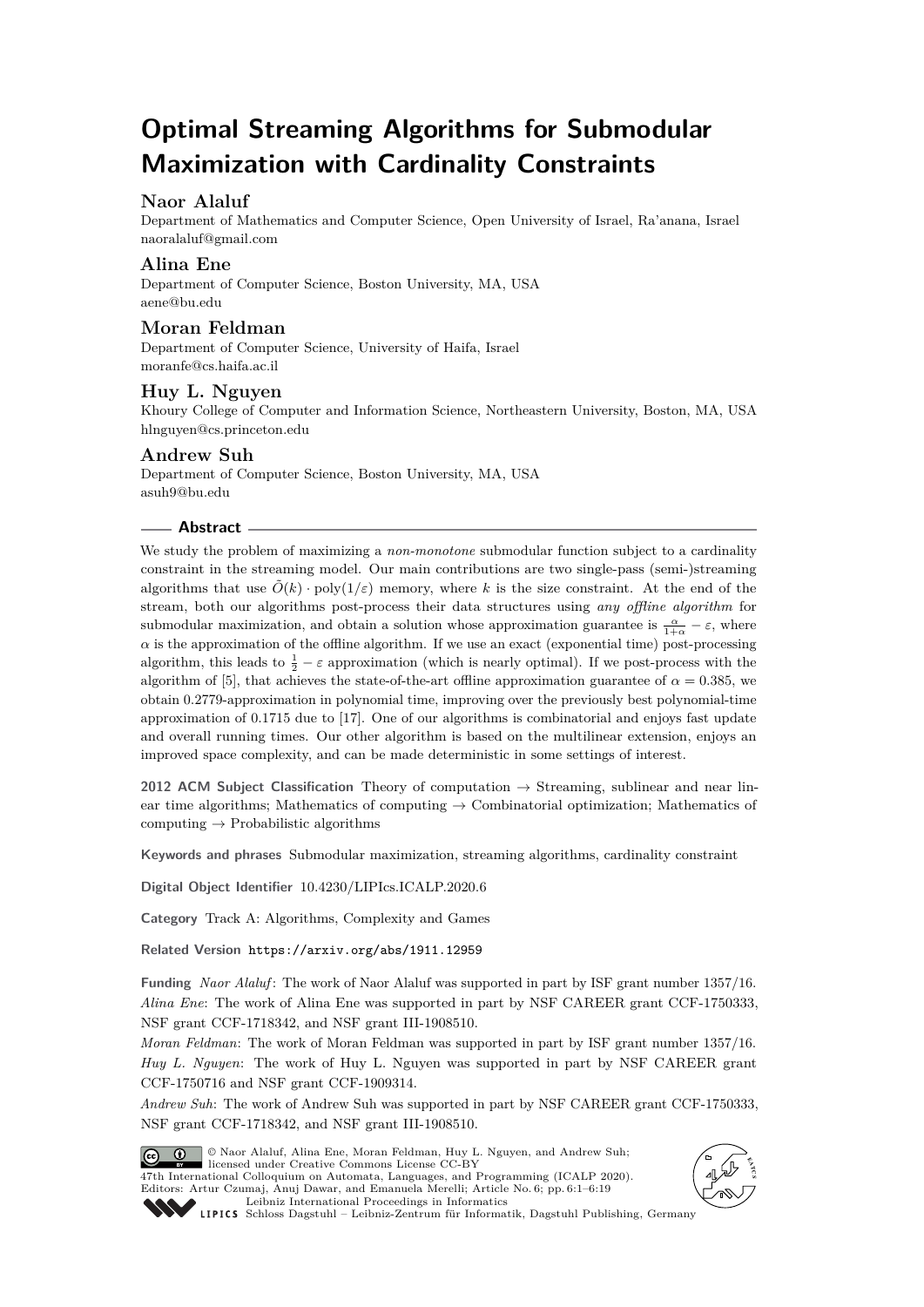#### **6:2 Optimal Streaming Algorithms for Submodular Maximization**

# **1 Introduction**

In this paper, we study the problem of maximizing a *non-monotone* submodular function subject to a cardinality (size) constraint in the streaming model. This problem captures problems of interest in a wide-range of domains, such as machine learning, data mining, combinatorial optimization, algorithmic game theory, social networks, and many others. A representative application is data summarization, where the goal is to select a small subset of the data that captures the salient features of the overall dataset [\[2\]](#page-16-1). One can model these problems as submodular maximization with a cardinality constraint: the submodular objective captures how informative the summary is, as well as other considerations such as how diverse the summary is, and the cardinality constraint ensures that the summary is small. Obtaining such a summary is very beneficial when working with massive data sets, that may not even fit into memory, since it makes it possible to analyze the data using algorithms that would be prohibitive to run on the entire dataset.

There have been two main approaches to deal with the large size of modern data sets: the *distributed* computation approach partitions the data across many machines and uses local computation on the machines and communication across the machines in order to perform the analysis, and the *streaming* computation approach processes the data in a stream using only a small amount of memory and (ideally) only a single pass over the data. Classical algorithms for submodular maximization, such as the Greedy algorithm, are not suitable in these settings since they are centralized and require many passes over the data. Motivated by the applications as well as theoretical considerations, there has been a significant interest in studying submodular maximization problems both in the distributed and the streaming setting, leading to many new results and insights [\[22,](#page-17-1) [29,](#page-17-2) [2,](#page-16-1) [9,](#page-16-2) [11,](#page-16-3) [26,](#page-17-3) [4,](#page-16-4) [28,](#page-17-4) [3,](#page-16-5) [14,](#page-17-5) [27,](#page-17-6) [17,](#page-17-0) [31,](#page-18-1) [1\]](#page-16-6).

Despite this significant progress, several fundamental questions remain open both in the streaming and distributed setting. In the streaming setting, which is the main focus of this paper, submodular maximization is fairly well understood when the objective function is additionally *monotone* – i.e., we have  $f(A) \leq f(B)$  whenever  $A \subseteq B$ . For example, the Greedy approach, which obtains an optimal  $(1 - 1/e)$ -approximation in the centralized setting when the function is monotone [\[30\]](#page-18-2), can be adapted to the streaming model [\[22,](#page-17-1) [2\]](#page-16-1). This yields the single-threshold Greedy algorithm: make a single pass over the data and select an item if its marginal gain exceeds a suitably chosen threshold. If the threshold is chosen to be  $\frac{1}{2}$  $f(OPT)$  $\frac{f(x+1)}{k},$ where  $f(OPT)$  is the value of the optimal solution and  $k$  is the cardinality constraint, then the single-threshold Greedy algorithm is guaranteed to achieve  $\frac{1}{2}$ -approximation. Although the value of the optimal solution is unknown, it can be estimated based on the largest singleton value even in the streaming setting [\[2\]](#page-16-1). Remarkably, this approximation guarantee is optimal in the streaming model even if we allow unbounded computational power: Feldman et al. [\[19\]](#page-17-7) showed that any algorithm for monotone submodular maximization that achieves an approximation better than  $\frac{1}{2}$  requires  $\Omega\left(\frac{n}{k^3}\right)$  memory, where *n* is the length of the stream. Additionally, the single-threshold Greedy algorithm enjoys a fast update time of  $O(\varepsilon^{-1} \log k)$ marginal value computations per item, and it uses  $O(\varepsilon^{-1}k \log k)$  space.

In contrast, the general problem with a *non-monotone* objective has proved to be considerably more challenging. Even in the centralized setting, the Greedy algorithm fails to achieve any approximation guarantee when the objective is non-monotone. Thus, several approaches have been developed for handling non-monotone objectives in this setting, including local search [\[15,](#page-17-8) [24,](#page-17-9) [23\]](#page-17-10), continuous optimization [\[18,](#page-17-11) [13,](#page-17-12) [5\]](#page-16-0) and sampling [\[6,](#page-16-7) [16\]](#page-17-13). The currently best approximation guarantee is 0*.*385 [\[5\]](#page-16-0), and the strongest inapproximability is 0*.*491 [\[20\]](#page-17-14), and it remains a long-standing open problem to settle the approximability of submodular maximization subject to a cardinality constraint.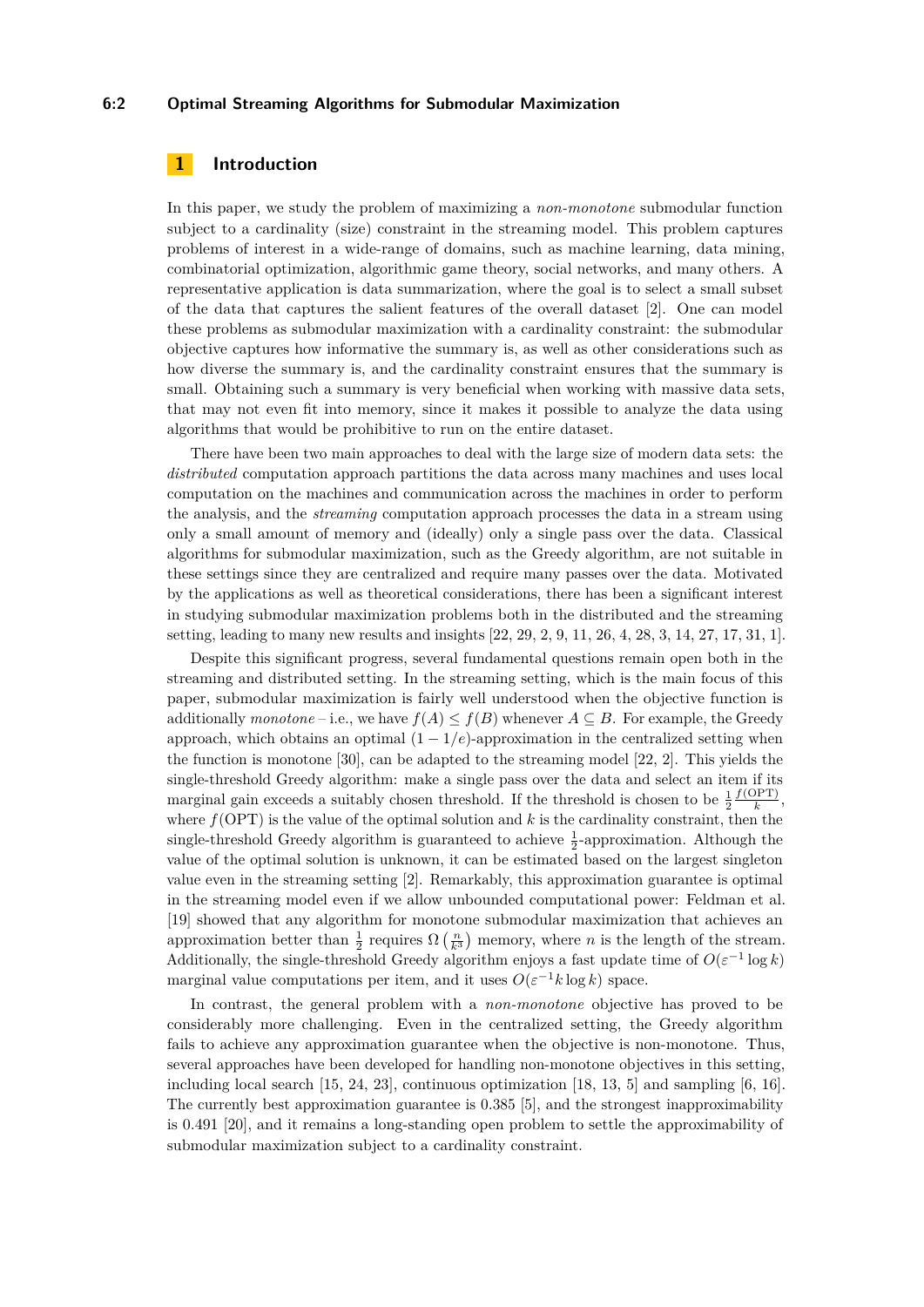Adapting the above techniques to the streaming setting is challenging, and the approximation guarantees are weaker. The main approach for non-monotone maximization in the streaming setting has been to extend the local search algorithm of Chakrabarti and Kale [\[9\]](#page-16-2) from monotone to non-monotone objectives. This approach was employed in a sequence of works [\[11,](#page-16-3) [17,](#page-17-0) [27\]](#page-17-6), leading to the currently best approximation of  $\frac{1}{3+2\sqrt{2}} \approx 0.1715$  $\frac{1}{3+2\sqrt{2}} \approx 0.1715$  $\frac{1}{3+2\sqrt{2}} \approx 0.1715$ .<sup>1</sup> This naturally leads to the following questions.

- *What is the optimal approximation ratio achievable for submodular maximization in the*  $\mathbf{r}$ *streaming model? Is it possible to achieve*  $\frac{1}{2} - \varepsilon$  *approximation using an algorithm that uses only*  $\text{poly}(k, 1/\varepsilon)$  *space?*
- *Is there a good streaming algorithm for non-monotone functions based on the singlethreshold Greedy algorithm that works so well for monotone functions?*
- *Can we exploit existing heuristics for the offline problem in the streaming setting?*  $\blacksquare$

**Our contributions.** In this work, we give an affirmative answer to all of the above questions. Specifically, we give streaming algorithms<sup>[2](#page-2-1)</sup> that perform a single pass over the stream and output a set of size  $k \cdot \text{poly}(1/\varepsilon)$  that can be post-processed using *any offline algorithm* for submodular maximization. The post-processing is itself quite straightforward: we simply run the offline algorithm on the output set to obtain a solution of size at most *k*. We show that, if the offline algorithm achieves *α*-approximation, then we obtain  $\left(\frac{\alpha}{1+\alpha} - \varepsilon\right)$ -approximation.

Our main result implies that if we post-process using an exact (exponential time) algorithm, we obtain  $(\frac{1}{2} - \varepsilon)$ -approximation. This matches the inapproximability result proven by [\[19\]](#page-17-7) for the special case of a monotone function. Furthermore, we show that in the non-monotone case any streaming algorithm guaranteeing  $(\frac{1}{2} + \varepsilon)$ -approximation for some positive constant *ε* must use in fact  $\Omega(n)$  space.<sup>[3](#page-2-2)</sup> Thus, we essentially settle the approximability of the problem if exponential-time computation is allowed.

The best (polynomial-time) approximation guarantee that is currently known in the offline setting is  $\alpha = 0.385$  [\[5\]](#page-16-0). If we post-process using this algorithm, we obtain 0.2779approximation in polynomial time, improving over the previously best polynomial-time approximation of 0*.*1715 due to [\[17\]](#page-17-0). The offline algorithm of [\[5\]](#page-16-0) is based on the multilinear extension, and thus is quite slow. One can obtain a more efficient overall algorithm by using the combinatorial random Greedy algorithm of  $[6]$  that achieves  $\frac{1}{e}$ -approximation. Furthermore, any existing heuristic for the offline problem can be used for post-processing, exploiting their effectiveness beyond the worst case.

**Our techniques.** The two streaming algorithms that we present enjoy the same approximation guarantee, but differ in other properties. Our first algorithm (StreamProcess) is a combinatorial algorithm that achieves very fast update time and overall running time. StreamProcess takes inspiration both from the single-threshold Greedy algorithm for *monotone* maximization and distributed algorithms that randomly partition the data [\[26,](#page-17-3) [4,](#page-16-4) [3\]](#page-16-5): it randomly partitions the elements into  $1/\varepsilon$  parts as they arrive in the stream and runs

<span id="page-2-0"></span><sup>&</sup>lt;sup>1</sup> Chekuri et al. [\[11\]](#page-16-3) claimed an improved approximation ratio of  $\frac{1}{2+e} - \varepsilon$  for a cardinality constraint, but an error was later found in the proof of this improved ratio [\[10\]](#page-16-8). We defer the details to the full version.

<span id="page-2-1"></span><sup>&</sup>lt;sup>2</sup> Formally, our algorithms are semi-streaming algorithms, i.e., their space complexity is nearly linear in *k*. Since this is unavoidable for algorithms designed to output an approximate solution (as opposed to just estimating the value of the optimal solution), we ignore the difference between streaming and semi-streaming algorithms in this paper and use the two terms interchangably.

<span id="page-2-2"></span><sup>&</sup>lt;sup>3</sup> This result is a simple adaptation of a result due to Buchbinder et al. [\[7\]](#page-16-9). For completeness, we include the proof in the full version of the paper.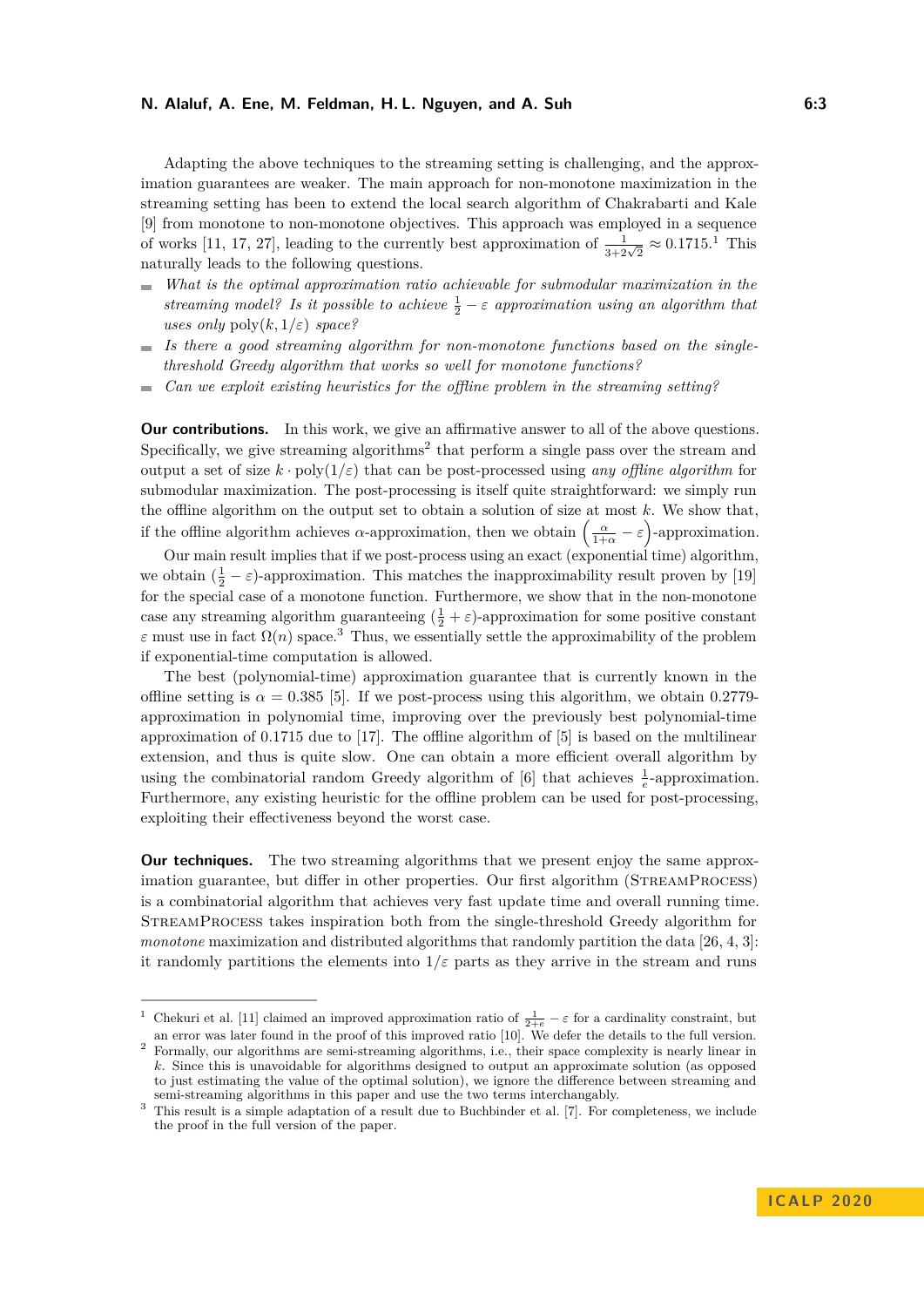#### **6:4 Optimal Streaming Algorithms for Submodular Maximization**

the single-threshold Greedy algorithm on each part; this process is repeated independently and in parallel  $O(\ln(1/\varepsilon)/\varepsilon)$  times. Since the main engine behind our algorithm is the very efficient and practical single-threshold Greedy algorithm, our StreamProcess algorithm inherits its very efficient update time and practical potential. Compared to the optimal streaming algorithm for monotone maximization discussed above, our algorithm is quite similar: the monotone algorithm runs  $O(\log k/\varepsilon)$  instances of single-threshold Greedy, each of which processes all *n* items; STREAMPROCESS runs  $O(\ln(1/\varepsilon)/\varepsilon^2) \cdot O(\log k/\varepsilon)$  instances of single-threshold Greedy, each of which processes  $O(\varepsilon \cdot n)$  items with high probability.

Our second algorithm (StreamProcessExtension) is based on the multilinear extension of the submodular function. This algorithm is similar to the single-threshold Greedy algorithm, but adds fractions of elements rather than whole elements to the solution it maintains. The extension based approach of this algorithm allows us to save on the space usage. Furthermore, when the multilinear extension can be evaluated deterministically, this approach leads to a deterministic algorithm. However, the time complexity of this approach depends on the complexity of evaluating the multilinear extension, which is quite high if we are only given value oracle access to *f*. Thus, given such restricted access, this approach leads to higher update and overall running time.

We note that combining the single-threshold Greedy with randomization is difficult because it requires delicate care of the event that the single-threshold Greedy algorithm fills up the budget. In particular, this was the source of the subtle error mentioned above in one of the results of [\[11\]](#page-16-3). Our approach here for handling this issue is simple in retrospect. In our combinatorial algorithm, we consider two cases depending on the probability that the budget is filled up in a run (this is a good event since the resulting solution has good value). If this probability is sufficiently large (at least  $\varepsilon$ ), we repeat the basic algorithm  $O(\ln(1/\varepsilon)/\varepsilon)$ times to boost the probability of this good event to  $1 - \varepsilon$ . Otherwise, the probability that the budget is not filled up in a run is at least  $1 - \varepsilon$ , and conditioning on this event changes the probabilities by only a  $1 - \varepsilon$  factor.

In our extension based algorithm, the decisions of the algorithm are based on the values taken by derivatives of the extension, which are values of expectations over appropriately chosen distributions. On the one hand, this allows our algorithm to include a random component, which is a component that appears (at least implicitly) in all of the known algorithms for non-monotone submodular maximization. On the other hand, since expectations have deterministic values, the algorithm we get is deterministic enough that it suffices for us to consider at each time only one of two possible cases: the case in which the budget fills up, and the case in which it does not.

**Paper structure.** In Section [2,](#page-3-0) defines the notation that we use and presents some known lemmata. Section [3](#page-4-0) presents and analyzes our combinatorial algorithm (StreamProcess). Finally, in Section [4,](#page-10-0) we present and analyze our extension based algorithm.

## <span id="page-3-0"></span>**2 Preliminaries**

**Basic notation.** Let *V* denote a finite ground set of size  $n := |V|$ . We occasionally assume without loss of generality that  $V = \{1, 2, \ldots, n\}$ , and use, e.g.,  $x = (x_1, x_2, \ldots, x_n)$  to denote a vector in  $\mathbb{R}^V$ . For two vectors  $x, y \in \mathbb{R}^V$ , we let  $x \vee y$  and  $x \wedge y$  be the vectors such that  $(x \vee y)_e = \max\{x_e, y_e\}$  and  $(x \wedge y)_e = \min\{x_e, y_e\}$  for all  $e \in V$ . For a set  $S \subseteq V$ , we let  $\mathbf{1}_S$ denote the indicator vector of *S*, i.e., the vector that has 1 in every coordinate  $e \in S$  and 0 in every coordinate  $e \in V \setminus S$ . Given an element  $e \in V$ , we use  $\mathbf{1}_e$  as a shorthand for  $\mathbf{1}_{\{e\}}$ . Furthermore, if *S* is a random subset of *V*, we use  $\mathbb{E}[\mathbf{1}_S]$  to denote the vector *p* such that  $p_e = \Pr[e \in S]$  for all  $e \in V$  (i.e., the expectation is applied coordinate-wise).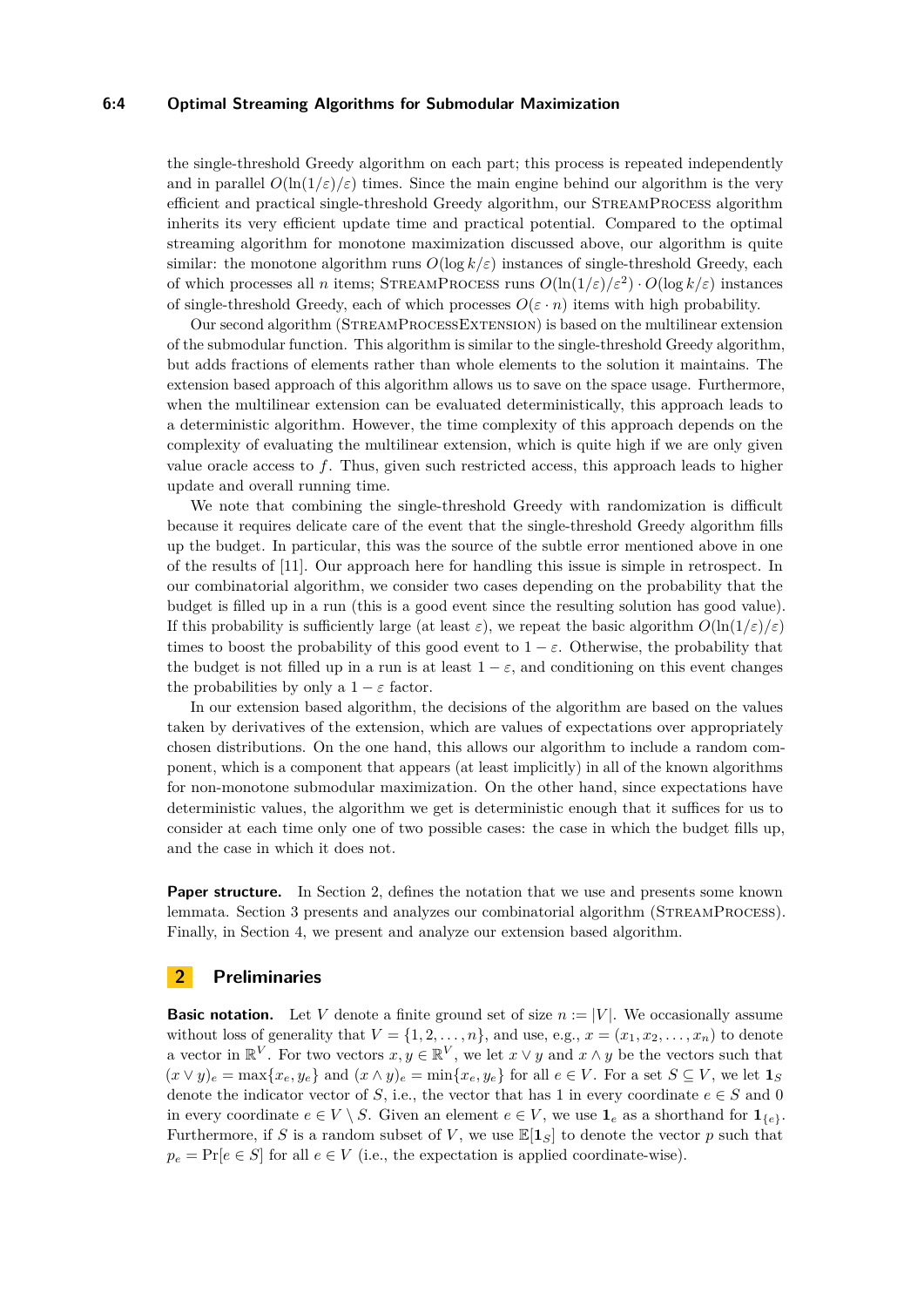**Submodular functions.** In this paper, we consider the problem of maximizing a nonnegative submodular function subject to a cardinality constraint. A set function  $f: 2^V \to \mathbb{R}$ is submodular if  $f(A) + f(B) > f(A \cap B) + f(A \cup B)$  for all subsets  $A, B \subseteq V$ .

**Continuous extensions.** We make use of two standard continuous extensions of submodular functions. The first of these extensions is known as the *multilinear extension*. To define this extension, we first need to define the random set  $R(x)$ . For every vector  $x \in [0,1]^V$ ,  $R(x)$ is defined as a random subset of *V* that includes every element  $e \in V$  with probability  $x_e$ , independently. The multilinear extension *F* of *f* is now defined for every  $x \in [0,1]^V$  by

$$
F(x) = \mathbb{E}\big[f(\mathbf{R}(x))\big] = \sum_{A \subseteq V} f(A) \cdot \Pr[\mathbf{R}(x) = A] = \sum_{A \subseteq V} \left(f(A) \cdot \prod_{e \in A} x_e \cdot \prod_{e \notin A} (1 - x_e)\right).
$$

One can observe from the definition that *F* is indeed a multilinear function of the coordinates of *x*, as suggested by its name. Thus, if we use the shorthand *∂eF*(*x*) for the first partial derivative  $\frac{\partial F(x)}{\partial x_e}$  of the multilinear extension *F*, then  $\partial_e F(x) = F(x \vee \mathbf{1}_e) - F(x \wedge \mathbf{1}_{V \setminus \{e\}}).$ 

In the analysis of our extension based algorithm, we need an upper bound on the possible increase in the value of  $F(x)$  when some of the indices of x are zeroed. Corollary [2](#page-4-1) provides such an upper bound. It readily follows from the following known lemma by Buchbinder et al. [\[6\]](#page-16-7).

▶ Lemma 1 (Lemma 2.2 from [\[6\]](#page-16-7)). Let  $f: 2^V \to \mathbb{R}_{\geq 0}$  be a non-negative submodular function. *Denote by*  $A(p)$  *a random subset of*  $A \subseteq V$  *where each element appears with probability at most p* (not necessarily independently). Then,  $\mathbb{E}[f(A(p))] \geq (1-p) \cdot f(\emptyset)$ .

In the statement of Corollary [2,](#page-4-1) and in the rest of the paper, we denote by  $supp(x)$  the support of vector *x*, i.e., the set  $\{e \in V \mid x_e > 0\}.$ 

<span id="page-4-1"></span>▶ **Corollary 2.** Let  $f: 2^V \to \mathbb{R}_{\geq 0}$  be a non-negative submodular function, let p be a number *in the range*  $[0,1]$  *and let*  $x, y \in [0,1]^V$  *be two vectors such that*  $\text{supp}(x) \cap \text{supp}(y) = \emptyset$  *and*  $y_e \leq p$  *for every*  $e \in V$ *. Then, the multilinear extension F of f obeys*  $F(x+y) \geq (1-p) \cdot F(x)$ *.* 

The analyses of both our algorithms make use of the *Lovász extension*  $\hat{f}$  of  $f$ . The Lovász extension  $\hat{f}$ :  $[0,1]^V \to \mathbb{R}$  is defined as follows. For every  $x \in [0,1]^V$ ,  $\hat{f}(x) = \mathbb{E}_{\theta \sim [0,1]}[f(\{e \in$ *V* :  $x_e \geq \theta$ }), where we use the notation  $\theta \sim [0, 1]$  to denote a value chosen uniformly at random from the interval [0, 1]. The Lovász extension  $\hat{f}$  of a non-negative submodular function has the following properties: (1) convexity:  $c\hat{f}(x) + (1 - c)\hat{f}(y) \geq \hat{f}(cx + (1 - c)y)$ for all  $x, y \in [0, 1]^V$  and all  $c \in [0, 1]$  [\[25\]](#page-17-15); (2) restricted scale invariance:  $\hat{f}(cx) \geq c\hat{f}(x)$  for all  $x \in [0,1]^V$  and all  $c \in [0,1]$ ; (3) it lower bounds the multilinear extension, i.e.,  $F(x) \ge \hat{f}(x)$ for every  $x \in [0,1]^V$  [\[32,](#page-18-3) Lemma A.4].

# <span id="page-4-0"></span>**3 Combinatorial Algorithm**

Our combinatorial streaming algorithm is shown in Algorithm 1. For simplicity, we describe the algorithm assuming the knowledge of an estimate of the value of the optimal solution,  $f(OPT)$ . To remove this assumption, we use the standard technique introduced by [\[2\]](#page-16-1). The basic idea is to use the maximum singleton value  $v = \max_e f(\{e\})$  as a *k*-approximation of *f*(OPT). Given this approximation, one can guess a  $1 + \varepsilon$  approximation of *f*(OPT) from a set of  $O(\log(k/\alpha)/\varepsilon)$  values ranging from *v* to  $kv/\alpha$  ( $\alpha$  is the approximation guarantee of the offline algorithm OFFLINEALG that we use in the post-processing step). The final streaming

**I C A L P 2 0 2 0**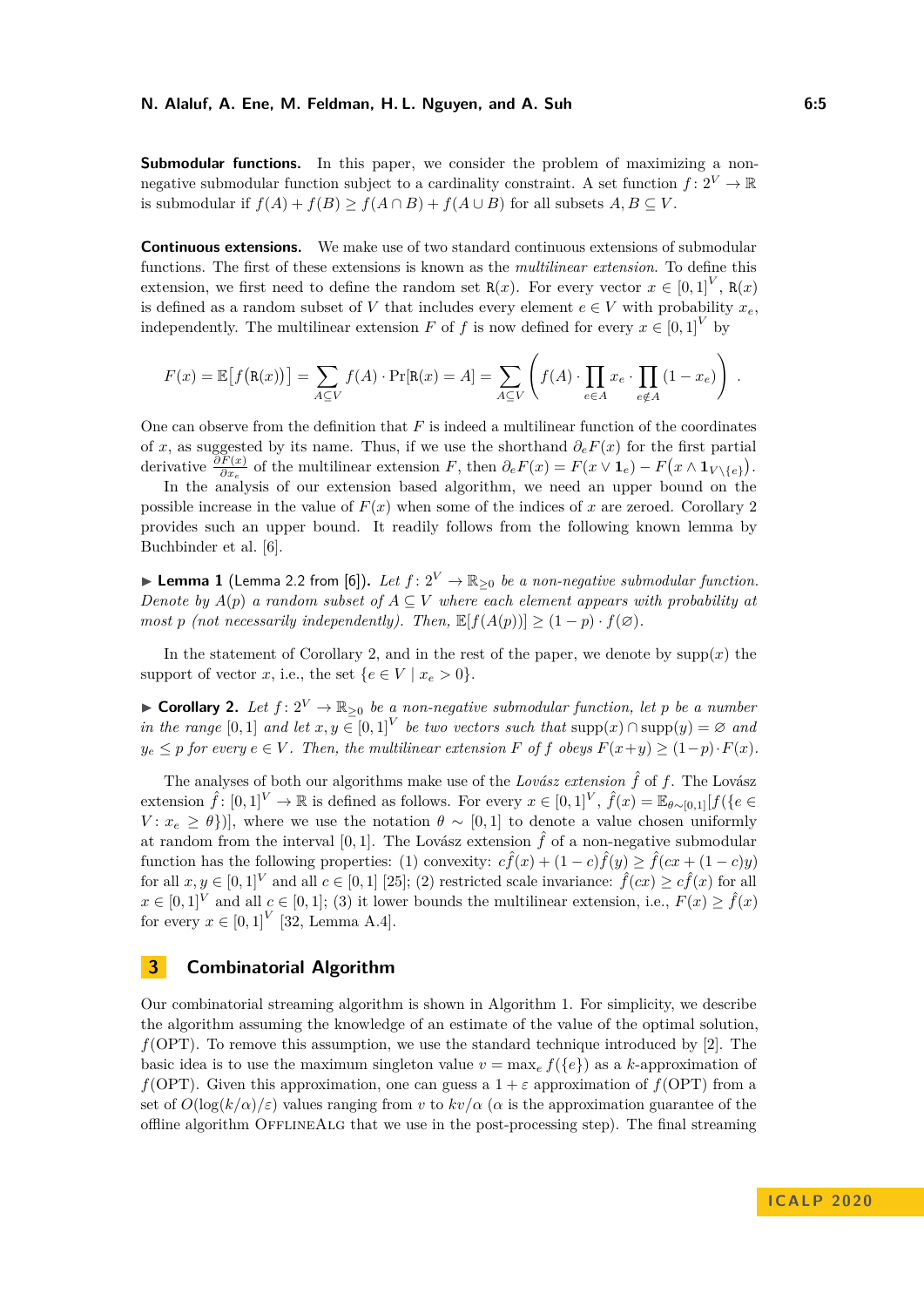## **6:6 Optimal Streaming Algorithms for Submodular Maximization**

algorithm is simply  $O(\log(k/\alpha)/\epsilon)$  copies of the basic algorithm running in parallel with different guesses. As new elements appear in the stream, the value  $v = \max_e f({e})$  also increases over time and thus, existing copies of the basic algorithm with small guesses are dropped and new copies with higher guesses are added. An important observation is that when we introduce a new copy with a large guess, starting it from mid-stream has exactly the same outcome as if we started it from the beginning of the stream: all previous elements have marginal gain much smaller than the guess and smaller than the threshold so they would have been rejected anyway. We refer to [\[2\]](#page-16-1) for the full details.

▶ **Theorem 3.** *There is a streaming algorithm STREAMPROCESS for non-negative, nonmonotone submodular maximization with the following properties (ε >* 0 *is any desired accuracy and it is given as input to the algorithm):*

- $\overline{a}$ *The algorithm makes a single pass over the stream.*
- *The algorithm uses*  $O\left(\frac{k \log(k/\alpha) \log(1/\varepsilon)}{\varepsilon^3}\right)$  $\frac{\alpha)\log(1/\varepsilon)}{\varepsilon^3}$  *space.*
- *The update time per item is*  $O\left(\frac{\log(k/\alpha)\log(1/\varepsilon)}{\varepsilon^2}\right)$  $\left(\frac{\rho}{\varepsilon^2}\right)^{\frac{1}{\varepsilon}}$  marginal gain computations.  $\equiv$

*At the end of the stream, we post-process the output of* StreamProcess *using any offline algorithm* OFFLINEALG *for submodular maximization. The resulting solution is a*  $\frac{\alpha}{1+\alpha} - \varepsilon$ *approximation, where*  $\alpha$  *is the approximation of OFFLINEALG.* 

■ **Algorithm 1** Streaming algorithm for max<sub> $|S| \le k$ </sub>  $f(S)$ . POSTPROCESS uses any offline algorithm OfflineAlg with approximation *α*. Lines shown in blue are comments. The algorithm does **not** store the sets  $V_{i,j}$ , they are defined for analysis purposes only.

1 
$$
\text{STREAMPROCESS}(f, k, \varepsilon, \kappa)
$$
\n2  $r \leftarrow \Theta(\ln(1/\varepsilon)/\varepsilon)$ \n3  $m \leftarrow 1/\varepsilon$ \n4  $S_{i,j} \leftarrow \varnothing$  for all  $i \in [r], j \in [m]$ \n5  $V_{i,j} \leftarrow \varnothing$  for all  $i \in [r], j \in [m] // \text{ not stored, defined for analysis purposes only}$ \n6 for each arriving element  $e$  do\n7 **for**  $i = 1$  to  $r$  do\n8 **for** each and  $j \in [m]$  uniformly and independently at random  $V_{i,j} \leftarrow V_{i,j} \cup \{e\} // \text{ not stored, defined for analysis purposes only if  $f(S_{i,j} \cup \{e\}) - f(S_{i,j}) \geq \kappa$  and  $|S_{i,j}| < k$  then\n11 **if**  $S_{i,j} \leftarrow S_{i,j} \cup \{e\}$ \n12 return  $\{S_{i,j} : i \in [r], j \in [m]\}$ \n13 **POSTPROCESS}(f, k, \varepsilon)**\n14  $\kappa \leftarrow \frac{\alpha}{1 + \alpha} \cdot \frac{1}{k} \cdot f(\text{OPT}) // \text{threshold}$ \n15  $\{S_{i,j}\} \leftarrow \text{STREAMPROCESS}(f, k, \varepsilon, \kappa)$ \n16 if  $|S_{i,j}| = k$  for some  $i$  and  $j$  then\n17 **return**  $S_{i,j}$ \n18 else\n19 **if**  $U \leftarrow \bigcup_{i,j} S_{i,j}$ \n20 **if**  $T \leftarrow \text{OFELINEALG}(f, k, U)$ \n21 **return** arg max  $\{f(S_{1,1}), f(T)\}$$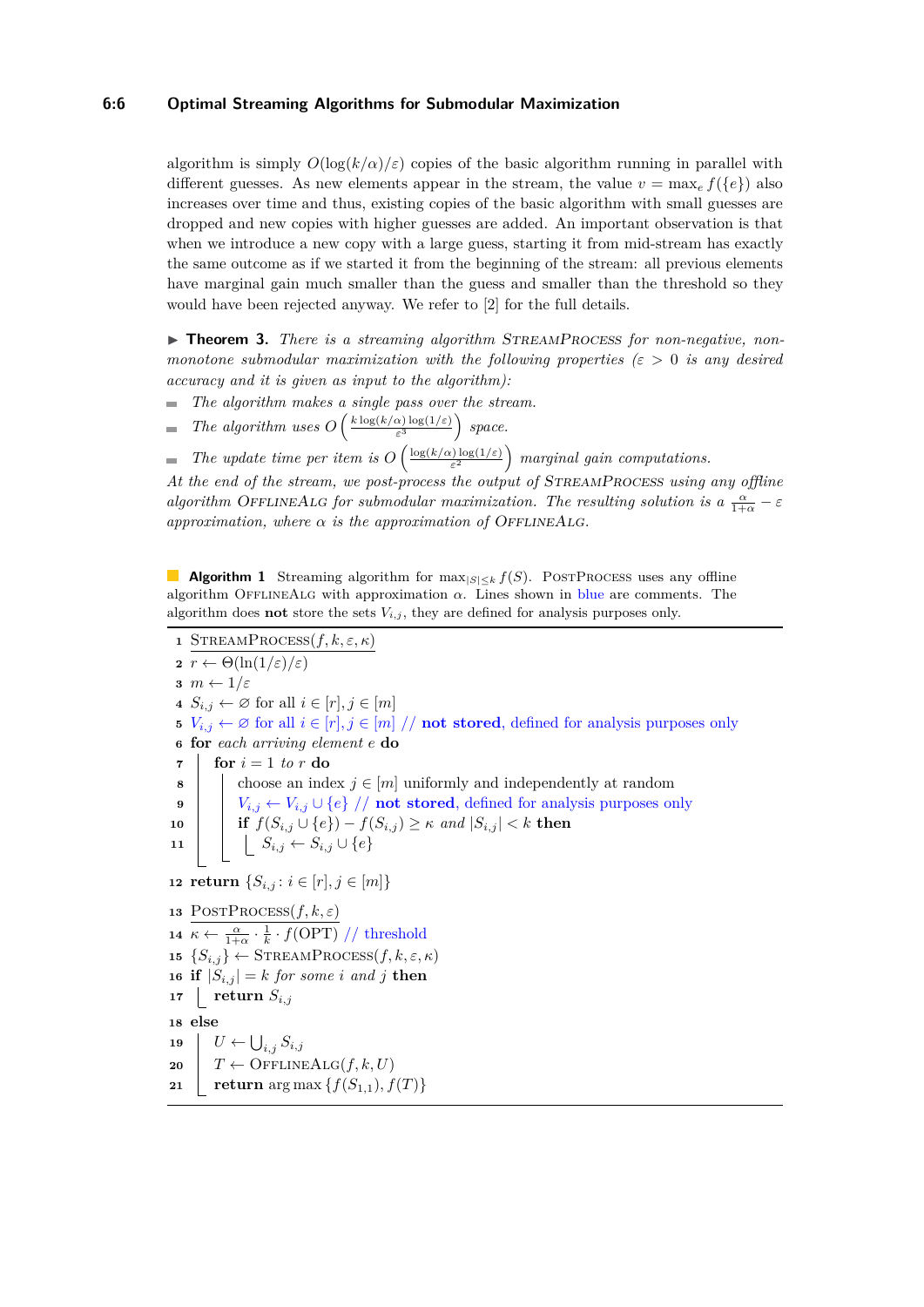**Algorithm 2** Single threshold Greedy algorithm. The algorithm processes the elements in the order in which they arrive in the stream, and it uses the same threshold  $\kappa$  as StreamProcess.

 STGREEDY $(f, N, k, \kappa)$ : **<sup>2</sup>** *S* ← ∅ **for**  $\operatorname{each} e \in N$  *in the stream order* **do if**  $f(S \cup \{e\}) - f(S) \ge \kappa$  *and*  $|S| < k$  **then**   $S \cup \{e\}$ **<sup>6</sup> return** *S*

In the remainder of this section, we analyze Algorithm 1 and show that it achieves a  $\frac{\alpha}{1+\alpha} - \varepsilon$  approximation, where  $\alpha$  is the approximation guarantee of the offline algorithm OfflineAlg.

We divide the analysis into two cases, depending on the probability of the event that a set  $S_{i,1}$  (for some  $i \in [r]$ ) constructed by STREAMPROCESS has size k. For every  $i \in [r]$ , let  $\mathcal{F}_i$  be the event that  $|S_{i,1}| = k$ . Since each of the *r* repetitions (iterations of the for loop of STREAMPROCESS) use independent randomness to partition *V*, the events  $\mathcal{F}_1, \ldots, \mathcal{F}_r$  are independent. Additionally, the events  $\mathcal{F}_1, \ldots, \mathcal{F}_r$  have the same probability. We divide the analysis into two cases, depending on whether  $Pr[\mathcal{F}_1] \geq \varepsilon$  or  $Pr[\mathcal{F}_1] < \varepsilon$ . In the first case, since we are repeating  $r = \Theta(\ln(1/\varepsilon)/\varepsilon)$  times, the probability that there is a set  $S_{i,j}$  of size *k* is at least  $1 - \varepsilon$ , and we obtain the desired approximation since  $f(S_{i,j}) \ge \kappa |S_{i,j}| =$  $\kappa k = \frac{\alpha}{1+\alpha} f(\text{OPT})$ . In the second case, we have  $Pr[\overline{\mathcal{F}_1}] \geq 1-\varepsilon$  and we argue that  $\bigcup_{i,j} S_{i,j}$ contains a good solution. We now give the formal argument for each of the cases.

## **The case**  $Pr[\mathcal{F}_1] > \varepsilon$

As noted earlier, the events  $\mathcal{F}_1, \ldots, \mathcal{F}_r$  are independent and have the same probability. Thus,

$$
\Pr\left[\overline{\mathcal{F}_1 \cup \cdots \cup \mathcal{F}_r}\right] \le (1 - \varepsilon)^r \le \exp(-\varepsilon r) \le \varepsilon
$$

since  $r = \Theta(\ln(1/\varepsilon)/\varepsilon)$ . Thus  $\Pr[\mathcal{F}_1 \cup \cdots \cup \mathcal{F}_r] \geq 1 - \varepsilon$ .

Conditioned on the event  $\mathcal{F}_1 \cup \cdots \cup \mathcal{F}_r$ , we obtain the desired approximation due to the following lemma. The lemma follows from the fact that the marginal gain of each selected element is at least *κ*.

$$
\blacktriangleright \textbf{Lemma 4.} We have } f(S_{i,j}) \geq \kappa |S_{i,j}| \text{ for all } i \in [r], j \in [m].
$$

We can combine the two facts and obtain the desired approximation as follows. Let  $\mathcal S$  be the random variable equal to the solution returned by POSTPROCESS. We have

$$
\mathbb{E}[f(\mathcal{S})] \geq \mathbb{E}[f(\mathcal{S})|\mathcal{F}_1 \cup \cdots \cup \mathcal{F}_r] \Pr[\mathcal{F}_1 \cup \cdots \cup \mathcal{F}_r] \geq (1-\varepsilon)\kappa k = (1-\varepsilon)\frac{\alpha}{1+\alpha}f(\text{OPT})
$$

# **The case**  $Pr[\mathcal{F}_1] < \varepsilon$

In this case, we show that the solution arg max  $\{f(T), f(S_{1,1})\}$  returned on the last line of PostProcess has good value in expectation. Our analysis borrows ideas and techniques from the work of Barbosa et al. [\[3\]](#page-16-5): the probabilities  $p_e$  defined below are analogous to the probabilities used in that work; the division of OPT into two sets based on these probabilities is analogous to the division employed in Section 7.3 in that work; Lemma [6](#page-8-0)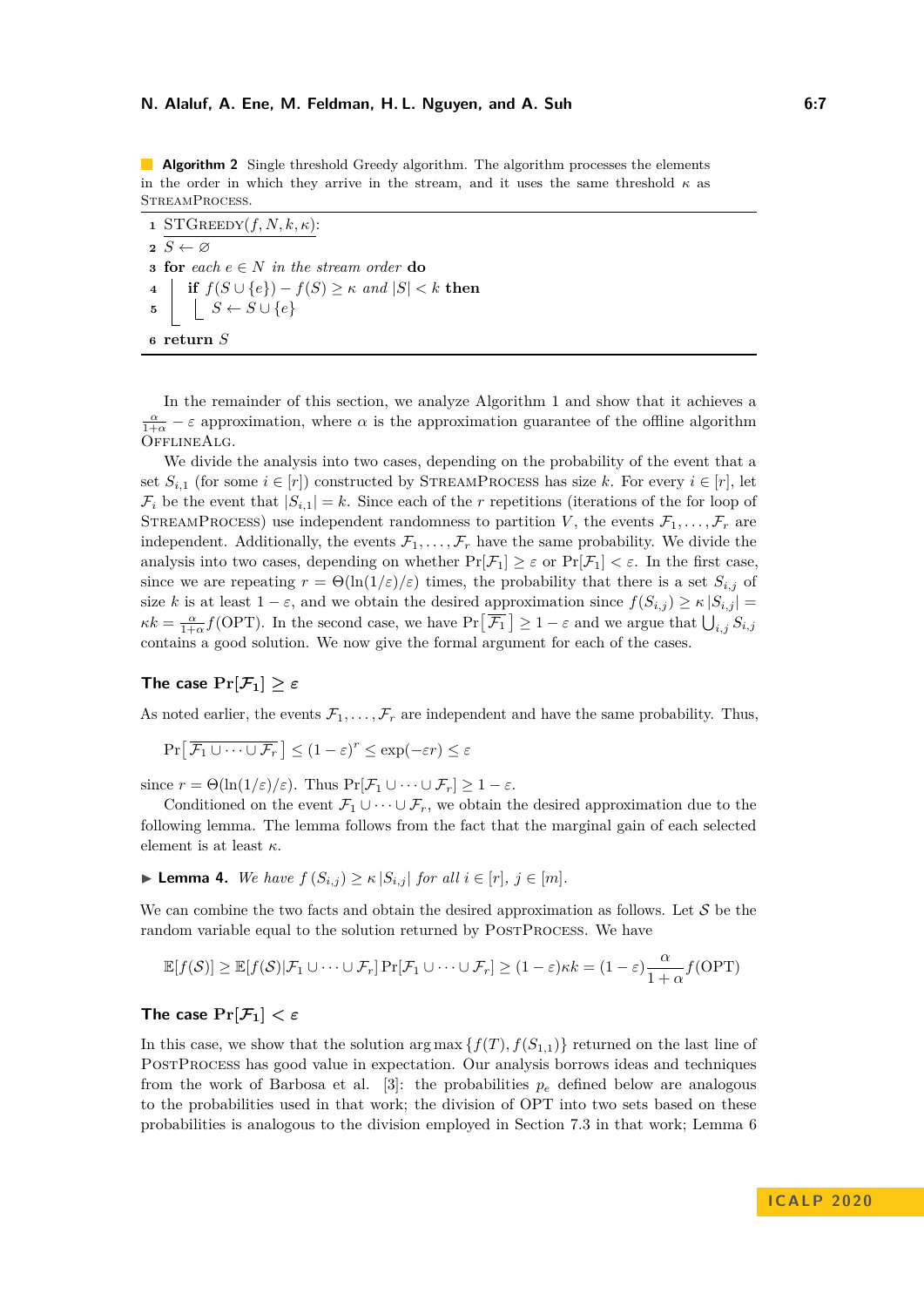#### **6:8 Optimal Streaming Algorithms for Submodular Maximization**

shows a consistency property for the single threshold greedy algorithm that is analogous to the consistency property shown for the standard greedy algorithm and other algorithms by Barbosa *et al*. Barbosa *et al*. use these concepts in a different context (specifically, *monotone* maximization in the *distributed* setting). When applied to our context – *non-monotone* maximization in the *astributea* setting). When applied to our context – *non-monotone*<br>maximization in the *streaming* setting – the framework of Barbosa *et al.* requires  $\Omega(\sqrt{nk})$ memory if used with a single pass (alternatively, they use  $\Omega(\min\{k, 1/\varepsilon\})$  passes) and achieves worse approximation guarantees.

**Notation and definitions.** For analysis purposes only, we make use of the Lovasz extension *f*. We fix an optimal solution OPT ∈ arg max ${f(A): A ⊆ V, |A| ≤ k}$ . Let  $V(1/m)$  be the distribution of  $1/m$ -samples of *V*, where a  $1/m$ -sample of *V* includes each element of *V* independently at random with probability  $1/m$ . Note that  $V_{i,j} \sim \mathcal{V}(1/m)$  for every  $i \in [r]$ ,  $j \in [m]$  (see STREAMPROCESS). Additionally, for each  $i \in [r]$ ,  $V_{i,1}, \ldots, V_{i,m}$  is a partition of *V* into 1*/m*-samples.

For a subset  $N \subseteq V$ , we let  $STGREEDY(N)$  be the output of the single threshold greedy algorithm when run as follows (see also Algorithm 2 for a formal description of the algorithm): the algorithm processes the elements of *N in the order in which they arrive in the stream* and it uses the same threshold  $\kappa$  as STREAMPROCESS; starting with the empty solution and continuing until the size constraint of *k* is reached, the algorithm adds an element to the current solution if its marginal gain is above the threshold. Note that  $S_{i,j} = \text{STGREEDY}(V_{i,j})$ for all  $i \in [r], j \in [m]$ . For analysis purposes only, we also consider STGREEDY(*N*) for sets *N* that do not correspond to any set  $V_i$ ,

For each  $e \in V$ , we define

$$
p_e = \begin{cases} \Pr_{X \sim \mathcal{V}(1/m)} \left[ e \in \text{STGREEDY}(X \cup \{e\}) \right] & \text{if } e \in \text{OPT} \\ 0 & \text{otherwise} \end{cases}
$$

We partition OPT into two sets:

$$
O_1 = \{ e \in \text{OPT} \colon p_e \ge \varepsilon \} \quad O_2 = \text{OPT} \setminus O_1
$$

We also define the following subset of  $O_2$ :

$$
O'_2 = \{e \in O_2 \colon e \notin \text{STGREEDY}(V_{1,1} \cup \{e\})\}.
$$

Note that  $(O_1, O_2)$  is a deterministic partition of OPT, whereas  $O'_2$  is a random subset of  $O_2$ . The role of the sets  $O_1$ ,  $O_2$ ,  $O'_2$  will become clearer in the analysis. The intuition is that, using the repetition, we can ensure that each element of  $O_1$  ends up in the collected set  $U = \bigcup_{i,j} S_{i,j}$  with good probability: each iteration  $i \in [r]$  ensures that an element  $e \in O_1$  is in  $S_{i,1} \cup \cdots \cup S_{i,m}$  with probability  $p_e \geq \varepsilon$  and, since we repeat  $r = \Theta(\ln(1/\varepsilon)/\varepsilon)$  times, we will ensure that  $\mathbb{E}[\mathbf{1}_{O_1 \cap U}] \ge (1 - \varepsilon) \mathbf{1}_{O_1}$ . We also have that  $\mathbb{E}[\mathbf{1}_{O_2'}] \ge (1 - \varepsilon) \mathbf{1}_{O_2}$ : an element  $e \in O_2 \setminus O'_2$  ends up being picked by STGREEDY when run on input  $V_{1,1} \cup \{e\}$ , which is a low probability event for the elements in  $O_2$ ; more precisely, the probability of this event is equal to  $p_e$  (since  $V_{1,1} \sim \mathcal{V}(1/m)$ ) and  $p_e \leq \varepsilon$  (since  $e \in O_2$ ). Thus  $\mathbb{E}[\mathbf{1}_{(O_1 \cap U) \cup O'_2}] \geq (1 - \varepsilon) \mathbf{1}_{\text{OPT}}$ , which implies that the expected value of  $(O_1 \cap U) \cup O'_2$  is at least  $(1 - \varepsilon) \bar{f}(\text{OPT})$ . However, whereas  $O_1 \cap U$  is available in the post-processing phase, elements of  $O'_2$  may not be available and they may account for most of the value of  $O_2$ . The key insight is to show that  $S_{1,1}$ makes up for the lost value from these elements.

<span id="page-7-0"></span>We start the analysis with two helper lemmas, which follow from standard arguments that have been used in previous works. The first of these lemmas follows from an argument based on the Lovasz extension and its properties.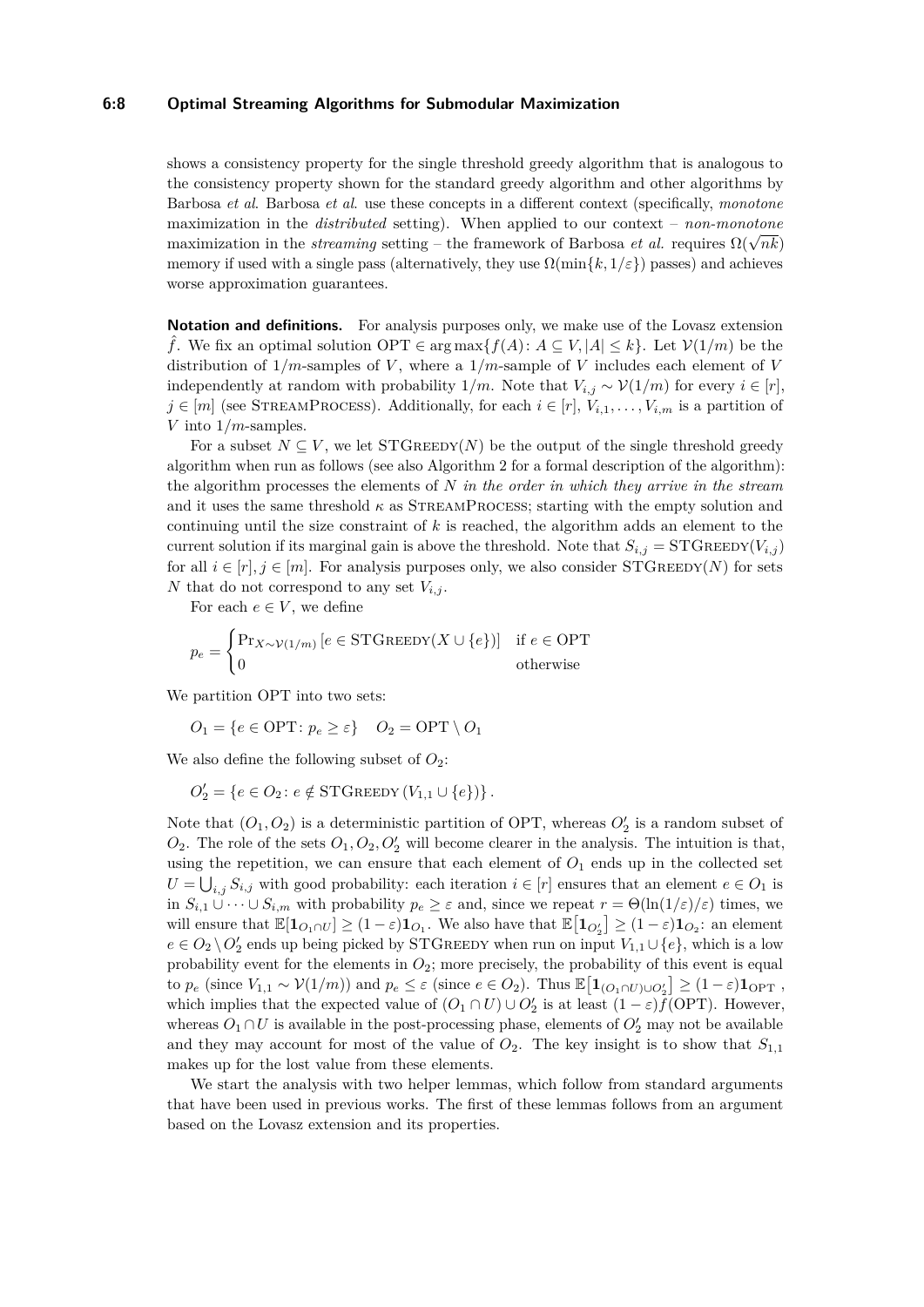► **Lemma 5.** *Let*  $0 \le u \le v \le 1$ *. Let*  $S \subseteq V \setminus \text{OPT}$  *and*  $O \subseteq \text{OPT}$  *be random sets such that*  $\mathbb{E}[\mathbf{1}_S] \leq u \mathbf{1}_{V \setminus \text{OPT}}$  and  $\mathbb{E}[\mathbf{1}_O] \geq v \mathbf{1}_{\text{OPT}}$ . Then  $\mathbb{E}[f(S \cup O)] \geq (v - u)f(\text{OPT})$ .

The following lemma establishes a consistency property for the STGREEDY algorithm. analogous to the consistency property shown and used by Barbosa et al. for algorithms such as the standard Greedy algorithm. The proof is also very similar to the proof shown by Barbosa et al.

<span id="page-8-0"></span>▶ **Lemma 6.** *Conditioned on the event*  $|S_{1,1}| < k$ *, we have*  $STGREEDY(V_{1,1} \cup O'_2)$  =  $STGREEDY(V_{1,1}) = S_{1,1}.$ 

We now proceed with the main analysis. Recall that POSTPROCESS runs the algorithm OFFLINEALG on *U* to obtain a solution *T*, and returns the better of the two solutions  $S_{1,1}$ and *T*. In the following lemma, we show that the value of this solution is proportional to  $f(S_{1,1} \cup (O_1 \cap U))$ . Note that  $S_{1,1} \cup (O_1 \cap U)$  may not be feasible, since we could have  $|S_{1,1}| > |O_2|$ , and hence the scaling based on  $\frac{|O_2|}{k}$ .

<span id="page-8-1"></span>► **Lemma 7.** *We have* max  $\{f(S_{1,1}), f(T)\} \ge \frac{\alpha}{1+\alpha(1-\frac{|O_2|}{k})} f(S_{1,1} \cup (O_1 \cap U)).$ 

**Proof.** To simplify notation, we let  $S_1 = S_{1,1}$ . Let  $b = |O_2|$ . First, we analyze  $f(T)$ . Let *X* ⊆ *S*<sub>1</sub> be a random subset of *S*<sub>1</sub> such that  $|X| ≤ b$  and  $\mathbb{E}[\mathbf{1}_X] = \frac{b}{k} \mathbf{1}_{S_1}$ . We can select such a subset as follows: we first choose a permutation of  $S_1$  uniformly at random, and let  $\tilde{X}$  be the first  $s := \min \{b, |S_1|\}$  elements in the permutation. For each element of  $\tilde{X}$ , we add it to *X* with probability  $p := |S_1|b/(sk)$ . For each  $e \in S_1$ , we have

$$
\Pr[e \in X] = \Pr\big[e \in X | e \in \tilde{X}\big] \Pr\big[e \in \tilde{X}\big] = p\frac{s}{|S_1|} = \frac{b}{k}
$$

For each  $e \notin S_1$ , we have  $\Pr[e \in X] = 0$ . Thus  $\mathbb{E}[\mathbf{1}_X] = \frac{b}{k} \mathbf{1}_{S_1}$ .

Since  $X \cup ((O_1 \cap U) \setminus S_1)$  is a feasible solution contained in *U* and OFFLINEALG achieves an  $\alpha$ -approximation, we have

$$
f(T) \geq \alpha f(X \cup ((O_1 \cap U) \setminus S_1))
$$

By taking expectation over *X* only (more precisely, the random sampling that we used to select *X*) and using that  $\hat{f}$  is a convex extension, we obtain:

$$
f(T) \ge \alpha \mathbb{E}_X \left[ f(X \cup ((O_1 \cap U) \setminus S_1)) \right] = \alpha \mathbb{E}_X \left[ \hat{f} \left( \mathbf{1}_{X \cup ((O_1 \cap U) \setminus S_1)} \right) \right] \right]
$$
  
 
$$
\ge \alpha \hat{f} \left( \mathbb{E}_X \left[ \mathbf{1}_{X \cup ((O_1 \cap U) \setminus S_1)} \right] \right) = \alpha \hat{f} \left( \frac{b}{k} \mathbf{1}_{S_1} + \mathbf{1}_{(O_1 \cap U) \setminus S_1} \right)
$$

Next, we lower bound max  $\{f(S_1), f(T)\}$  using a convex combination  $(1 - \theta)f(S_1) + \theta f(T)$ with coefficient  $\theta = 1/(1 + \alpha \left(1 - \frac{b}{k}\right))$ . Note that  $1 - \theta = \theta \alpha \left(1 - \frac{b}{k}\right)$ . By taking this convex combination, using the previous inequality lower bounding  $f(T)$ , and the convexity and restricted scale invariance of  $\hat{f}$ , we obtain: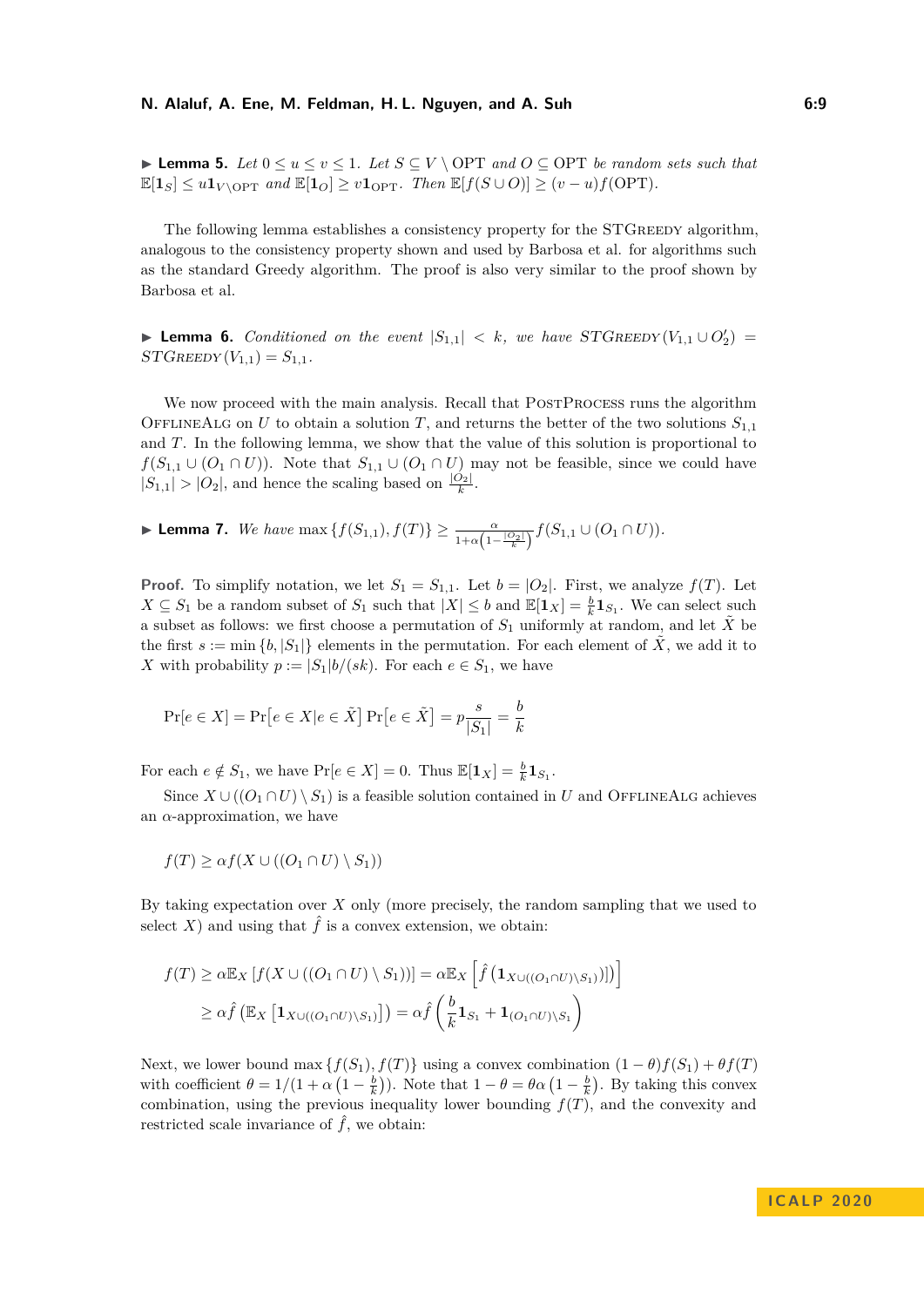#### **6:10 Optimal Streaming Algorithms for Submodular Maximization**

$$
\max \left\{ f(S_1), f(T) \right\} \ge (1 - \theta) f(S_1) + \theta f(T) = \theta \alpha \left( 1 - \frac{b}{k} \right) f(S_1) + \theta f(T)
$$
\n
$$
\ge \theta \alpha \left( 1 - \frac{b}{k} \right) \hat{f} \left( \mathbf{1}_{S_1} \right) + \theta \alpha \hat{f} \left( \frac{b}{k} \mathbf{1}_{S_1} + \mathbf{1}_{(O_1 \cap U) \setminus S_1} \right)
$$
\n
$$
= \theta \alpha \left( 2 - \frac{b}{k} \right) \left( \frac{1 - \frac{b}{k}}{2 - \frac{b}{k}} \hat{f} \left( \mathbf{1}_{S_1} \right) + \frac{1}{2 - \frac{b}{k}} \hat{f} \left( \frac{b}{k} \mathbf{1}_{S_1} + \mathbf{1}_{(O_1 \cap U) \setminus S_1} \right) \right)
$$
\n
$$
\ge \theta \alpha \left( 2 - \frac{b}{k} \right) \hat{f} \left( \frac{1 - \frac{b}{k}}{2 - \frac{b}{k}} \mathbf{1}_{S_1} + \frac{1}{2 - \frac{b}{k}} \left( \frac{b}{k} \mathbf{1}_{S_1} + \mathbf{1}_{(O_1 \cap U) \setminus S_1} \right) \right)
$$
\n
$$
= \theta \alpha \left( 2 - \frac{b}{k} \right) \hat{f} \left( \frac{1}{2 - \frac{b}{k}} \mathbf{1}_{S_1 \cup (O_1 \cap U)} \right) \ge \frac{\alpha}{1 + \alpha \left( 1 - \frac{b}{k} \right)} f(S_1 \cup (O_1 \cap U)).
$$

(We note that we chose  $\theta$  to make the coefficients of  $\mathbf{1}_{S_1}$  and  $\mathbf{1}_{(O_1 \cap U)\setminus S_1}$  equal, and this allowed us to relate the value of the final solution to  $f(S_1 \cup (O_1 \cap U))$ .)

Next, we analyze the expected value of  $f(S_{1,1} \cup (O_1 \cap U))$ . We do so in two steps: first we analyze the marginal gain of  $O'_{2}$  on top of  $S_{1,1}$  and show that it is suitably small, and then we analyze  $f(S_{1,1} \cup (O_1 \cap U) \cup O'_2)$  and show that its expected value is proportional to *f*(OPT). We use the notation  $f(A|B)$  to denote the marginal gain of *A* on top of *B*, i.e.,  $f(A|B) = f(A \cup B) - f(B).$ 

<span id="page-9-0"></span>**Example 1 Lemma 8.** *We have*  $\mathbb{E}[f(O_2'|S_{1,1})] \le \kappa b + \varepsilon f(\text{OPT}).$ 

**Proof.** As before, to simplify notation, we let  $S_1 = S_{1,1}$  and  $V_1 = V_{1,1}$ . We break down the expectation using the law of total expectation as follows:

$$
\mathbb{E}[f\left(O_2'|S_1\right)] = \mathbb{E}[f\left(O_2'|S_1\right)| |S_1| < k] \cdot \underbrace{\Pr[|S_1| < k]}_{\leq 1} + \underbrace{\mathbb{E}[f\left(O_2'|S_1\right)| |S_1| = k]}_{\leq f\text{(OPT)}} \cdot \underbrace{\Pr[|S_1| = k]}_{\leq \varepsilon}
$$
\n
$$
\leq \mathbb{E}[f\left(O_2'|S_1\right)| |S_1| < k] + \varepsilon f\text{(OPT)}
$$

Above, we have used that  $f(O_2' | S_1) \leq f(O_2') \leq f(OPT)$ , where the first inequality follows by submodularity. We have also used that  $Pr[|S_1| = k] = Pr[\mathcal{F}_1] \leq \varepsilon$ . Thus it only remains to show that  $\mathbb{E}[f(O_2'|S_1) | |S_1| < k] \leq \kappa b$ .

We condition on the event  $|S_1| < k$  for the remainder of the proof. By Lemma [6,](#page-8-0) we have STGREEDY $(V_1 \cup O'_2) = S_1$ . Since  $|S_1| < k$ , each element of  $O'_2 \setminus S_1$  was rejected because its marginal gain was below the threshold when it arrived in the stream. This, together with submodularity, implies that  $f(Q_2'|S_1) \leq \kappa |Q_2'| \leq \kappa b$ .

<span id="page-9-1"></span>► **Lemma 9.** *We have*  $\mathbb{E}[f(S_{1,1} \cup (O_1 \cap U) \cup O'_2)] \geq (1 - 2\varepsilon)f(\text{OPT}).$ 

**Proof.** We apply Lemma [5](#page-7-0) to the following sets:

$$
S = S_{1,1} \setminus \text{OPT}
$$
  

$$
O = (S_{1,1} \cap \text{OPT}) \cup (O_1 \cap U) \cup O'_2
$$

We show below that  $\mathbb{E}[\mathbf{1}_O] \leq \varepsilon \mathbf{1}_{V \setminus \text{OPT}}$  and  $\mathbb{E}[\mathbf{1}_O] \geq (1 - \varepsilon) \mathbf{1}_{\text{OPT}}$ . Assuming these bounds, we can take  $u = \varepsilon$  and  $v = 1 - \varepsilon$  in Lemma [5,](#page-7-0) which gives the desired result.

Since  $S \subseteq S_{1,1} \subseteq V_{1,1}$  and  $V_{1,1}$  is a  $(1/m)$ -sample of *V*, we have  $\mathbb{E}[\mathbf{1}_S] \leq \frac{1}{m} \mathbf{1}_{V \setminus \text{OPT}} =$ *ε***1***V* \OPT. Thus it only remains to show that, for each  $e \in \text{OPT}$ , we have  $\Pr[e \in O] \geq 1 - \varepsilon$ . Since  $(O_1 \cap U) \cup O'_2 \subseteq O$ , it suffices to show that  $Pr[e \in (O_1 \cap U) \cup O'_2] \geq 1-\varepsilon$ , or equivalently that  $\Pr[e \in (O_1 \setminus U) \cup (O_2 \setminus O'_2)] \leq \varepsilon$ .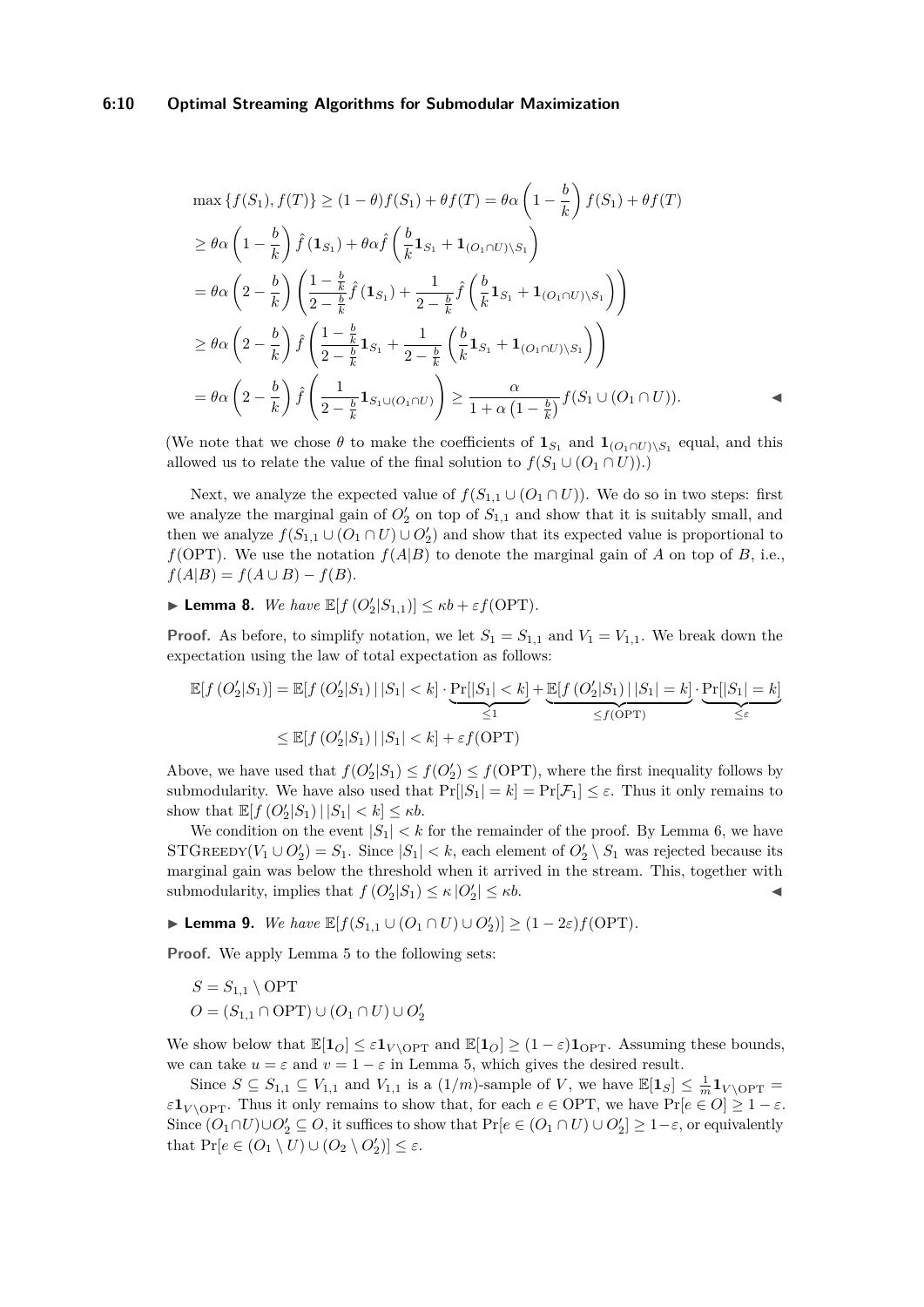Recall that  $(O_1, O_2)$  is a deterministic partition of OPT. Thus *e* belongs to exactly one of  $O_1$  and  $O_2$  and we consider each of these cases in turn.

Suppose that  $e \in O_1$ . A single iteration of the for loop of STREAMPROCESS ensures that *e* is in  $S_{i,1} \cup \cdots \cup S_{i,m}$  with probability  $p_e \geq \varepsilon$ . Since we perform  $r = \Theta(\ln(1/\varepsilon)/\varepsilon)$ independent iterations, we have  $\Pr[e \notin U] \leq (1 - \varepsilon)^r \leq \exp(-\varepsilon r) \leq \varepsilon$ .

Suppose that  $e \in O_2$ . We have

$$
\Pr[e \in O_2 \setminus O_2'] = \Pr[e \in \text{STGREEDY}(V_{1,1} \cup \{e\})] = p_e \le \varepsilon
$$

where the first equality follows from the definition of  $O'_{2}$ , the second equality follows from the definition of  $p_e$  and the fact that  $V_{1,1} \sim \mathcal{V}(1/m)$ , and the inequality follows from the definition of  $O_2$ .

Lemmas [8](#page-9-0) and [9](#page-9-1) immediately imply the following:

<span id="page-10-1"></span> $\blacktriangleright$  **Lemma 10.** *We have*  $\mathbb{E}[f(S_{1,1} \cup (O_1 \cap U))] > (1-3\varepsilon)f(OPT) - \kappa b$ .

Finally, Lemmas [7](#page-8-1) and [10](#page-10-1) give the approximation guarantee:

► Lemma 11. *We have*  $\mathbb{E}[\max\left\{f(S_{1,1}), f(T)\right\}] \geq \left(\frac{\alpha}{1+\alpha} - 3\varepsilon\right)f(\text{OPT}).$ 

## <span id="page-10-0"></span>**4 Extension based algorithm**

<span id="page-10-3"></span>Using our extension based algorithm, we prove the following theorem.

**Figure 12.** *Assume there exists an*  $\alpha$ -approximation offline algorithm OFFLINEALG *for maximizing a non-negative submodular function subject to cardinality constraint whose space complexity is nearly linear in the size of the ground set. Then, for every constant*  $\varepsilon \in (0,1]$ , there exists an  $(\frac{\alpha}{1+\alpha} - \varepsilon)$ -approximation semi-streaming algorithm for maximizing *a non-negative submodular function subject to a cardinality constraint. The algorithm stores*  $at most O(k\varepsilon^{-2}) elements.<sup>4</sup>$  $at most O(k\varepsilon^{-2}) elements.<sup>4</sup>$  $at most O(k\varepsilon^{-2}) elements.<sup>4</sup>$ 

In this section, we introduce a simplified version of the algorithm used to prove Theorem [12.](#page-10-3) This simplified version (given as Algorithm [3\)](#page-11-0) captures our main new ideas, but makes two simplifying assumptions that can be avoided using standard techniques.

- The first assumption is that Algorithm [3](#page-11-0) has access to an estimate  $\tau$  of  $f(OPT)$  obeying  $(1 - \varepsilon/8) \cdot f(OPT) \leq \tau \leq f(OPT)$ . Such an estimate can be produced using well-known techniques, at the cost of a slight increase in the space complexity of the algorithm. In the full version of this paper we formally show that one such technique due to [\[21\]](#page-17-16) can be used for that purpose, and that it increases the space complexity of the algorithm only by a factor of  $O(\varepsilon^{-1} \log \alpha^{-1}).$
- The second assumption is that Algorithm [3](#page-11-0) has value oracle access to the multilinear  $\blacksquare$ extension *F*. If the time complexity of Algorithm [3](#page-11-0) is not important, then this assumption is of no consequence since a value oracle query to *F* can be emulated using an exponential number of value oracle queries to *f*. However, the assumption becomes problematic when we would like to keep the time complexity of the algorithm polynomial and we only have value oracle access to *f*. Thus, we explain in the full version of this paper how to drop this

<span id="page-10-2"></span><sup>&</sup>lt;sup>4</sup> Formally, the number of elements stored by the algorithm also depends on  $\log \alpha^{-1}$ . Since  $\alpha$  is typically a positive constant, or at least lower bounded by a positive constant, we omit this dependence from the statement of the theorem.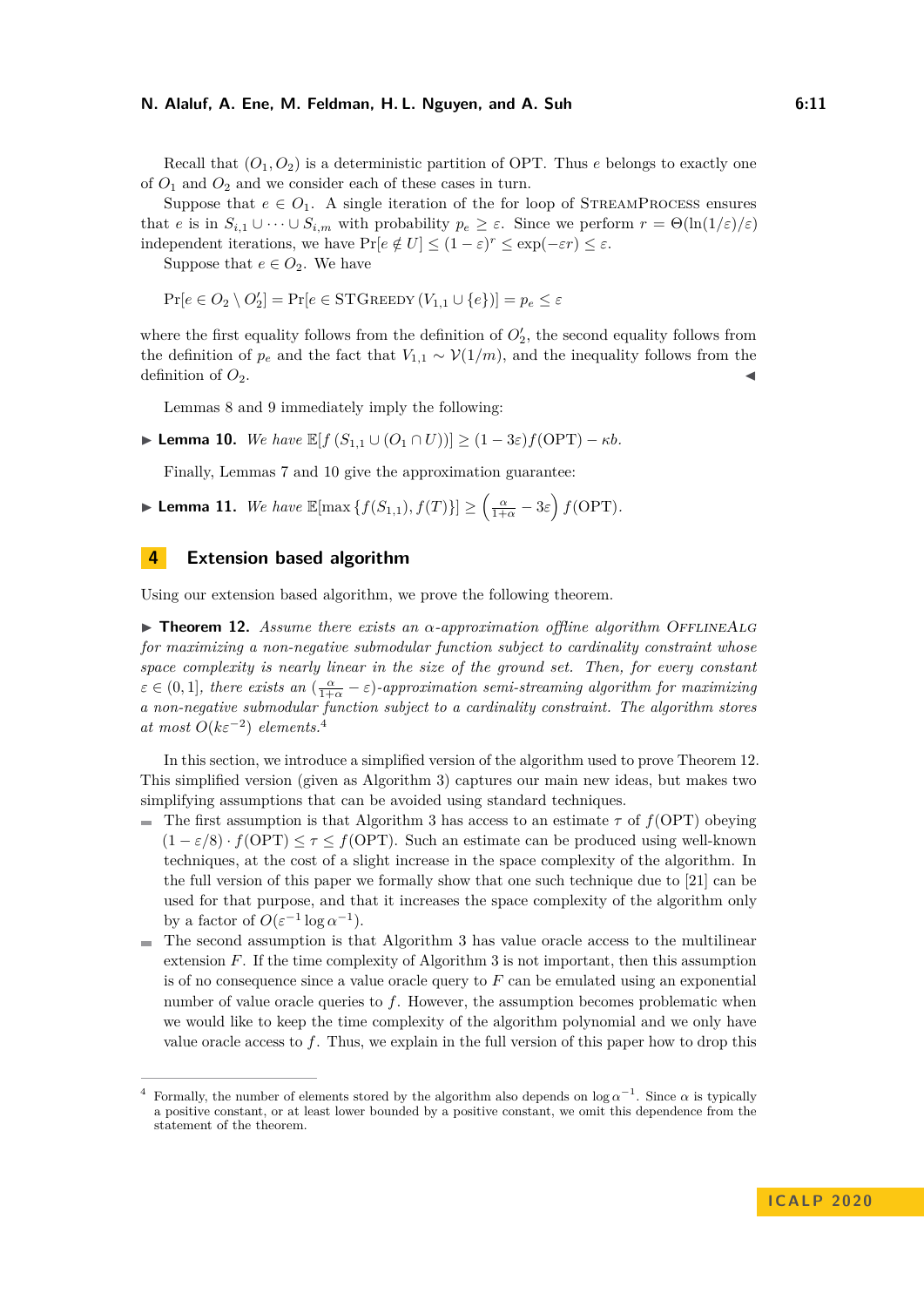#### **6:12 Optimal Streaming Algorithms for Submodular Maximization**

assumption via sampling. Interestingly, the rounding step and this sampling technique are the only parts of the extension based algorithm that employ randomness. Since the rounding can be made deterministic given either exponential time or value oracle access to *F*, we get the following observation.

▶ Observation 13. *If* OFFLINEALG *is deterministic, then the algorithm whose existence is guaranteed by Theorem [12](#page-10-3) is also* deterministic *when it is allowed either exponential computation time or value oracle access to F.*

Algorithm [3](#page-11-0) has two constant parameters  $p \in (0, 1)$  and  $c > 0$  and maintains a fractional solution  $x \in [0,1]^V$ . This fractional solution starts empty, and the algorithm adds to it fractions of elements as they arrive. Specifically, when an element *e* arrives, the algorithm considers its marginal contribution with respect to the current fractional solution *x*. If this marginal contribution exceeds the threshold of  $c\tau/k$ , then the algorithm tries to add to x a *p*-fraction of *e*, but might end up adding a smaller fraction of *e* if adding a full *p*-fraction of *e* to *x* will make *x* an infeasible solution, i.e., make  $||x||_1 > k$  (note that  $||x||_1$  is the sum of the coordinates of *x*).

After viewing all of the elements, Algorithm [3](#page-11-0) uses the fractional solution *x* to generate two sets  $S_1$  and  $S_2$  that are feasible (integral) solutions. The set  $S_1$  is generated by rounding the fractional solution *x*. Two rounding procedures, named Pipage Rounding and Swap Rounding, were suggested for this task in the literature [\[8,](#page-16-10) [12\]](#page-16-11). Both procedures run in polynomial time and guarantee that the output set  $S<sub>1</sub>$  of the rounding is always feasible, and that its expected value with respect to  $f$  is at least the value  $F(x)$  of the fractional solution *x*. The set  $S_2$  is generated by applying OFFLINEALG to the support of the vector *x*, which produces a feasible solution that (approximately) maximizes *f* among all subsets of the support whose size is at most  $k$ . After computing the two feasible solutions  $S_1$  and  $S_2$ , Algorithm [3](#page-11-0) simply returns the better one of them.

**Algorithm 3** STREAMPROCESSEXTENSION (simplified)  $(p, c)$ .

- <span id="page-11-0"></span>**1** Let  $x \leftarrow 1_{\emptyset}$ .
- **<sup>2</sup> for** *each arriving element e* **do**
- **3**  $\left[\int_0^{\infty} \mathbf{if} \ \partial_e F(x) \geq \frac{c\tau}{k} \ \mathbf{then} \ \ x \leftarrow x + \min\{p, k \|x\|_1\} \cdot \mathbf{1}_e.$
- **4** Round the vector *x* to yield a feasible solution  $S_1$  such that  $\mathbb{E}[f(S_1)] \geq F(x)$ .
- **5** Find another feasible solution  $S_2 \subseteq \text{supp}(x)$  by running OFFLINEALG with  $\text{supp}(x)$ as the ground set.
- **6 return** the better solution among  $S_1$  and  $S_2$ .

Let us denote by  $\hat{x}$  the final value of the fractional solution  $x$  (i.e., its value when the stream ends). We begin the analysis of Algorithm [3](#page-11-0) with the following useful observation.

<span id="page-11-1"></span>▶ Observation 14. *If*  $\|\hat{x}\|_1 < k$ , then  $\hat{x}_e = p$  for every  $e \in \text{supp}(\hat{x})$ . Otherwise (when  $\|\hat{x}\|_1 = k$ , this is still true for every element  $e \in \text{supp}(\hat{x})$  except for maybe a single element.

**Proof.** For every element *e* added to the support of *x* by Algorithm [3,](#page-11-0) the algorithm sets  $x_e$ to *p* unless this will make  $||x||_1$  exceed *k*, in which case the algorithm set  $x_e$  to be the value that will make  $||x||_1$  equal to *k*. Thus, after a single coordinate of *x* is set to a value other than *p* (or the initial 0),  $||x||_1$  becomes *k* and Algorithm [3](#page-11-0) stops changing *x*.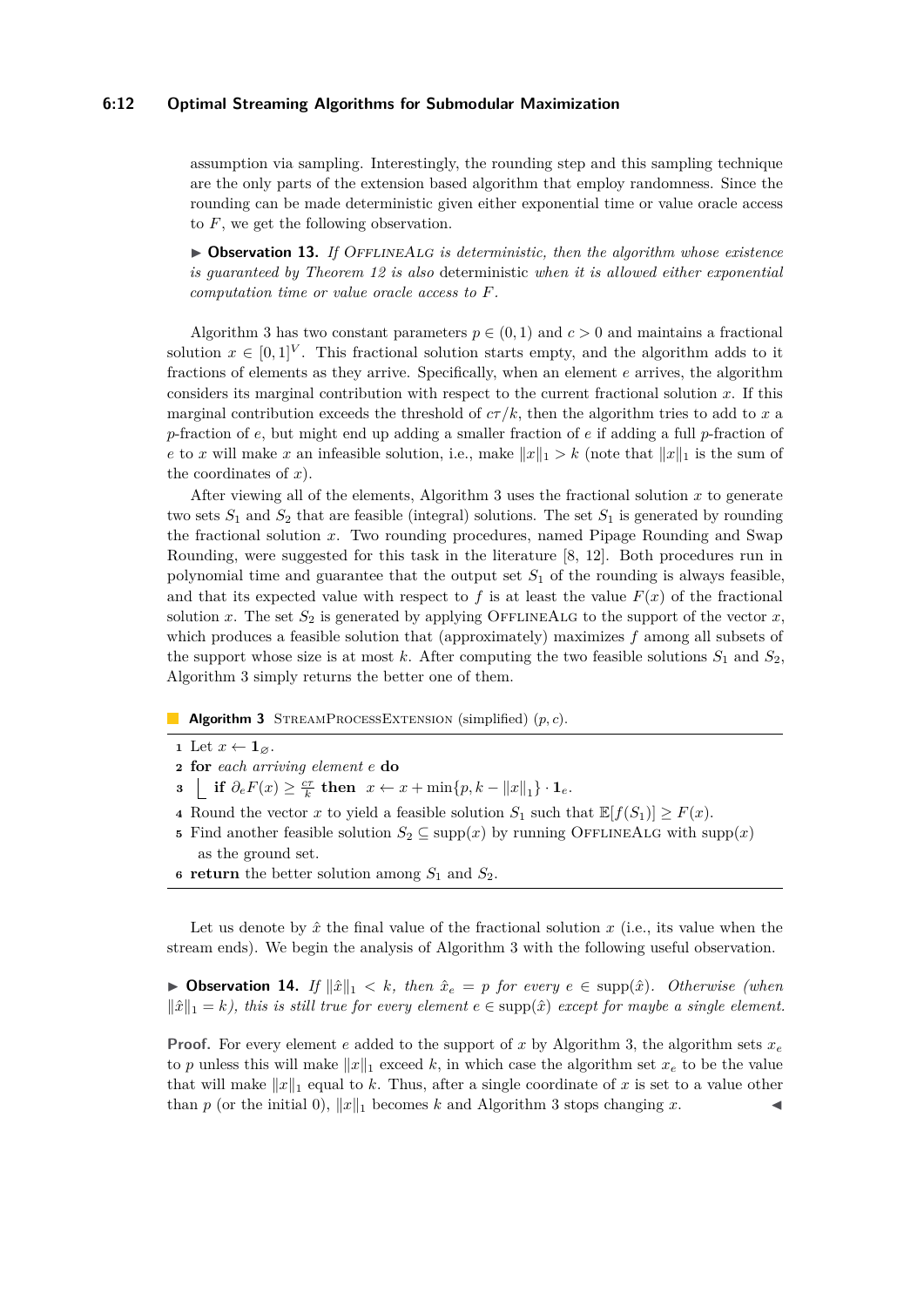Using the last observation we can now bound the space complexity of Algorithm [3,](#page-11-0) and show (in particular) that it is a semi-streaming algorithm for a constant *p* when the space complexity of OFFLINEALG is nearly linear.

#### $\triangleright$  **Observation 15.** Algorithm [3](#page-11-0) can be implemented so that it stores at most  $O(k/p)$  elements.

**Proof.** To calculate the sets  $S_1$  and  $S_2$ , Algorithm [3](#page-11-0) needs access only to the elements of *V* that appear in the support of *x*. Thus, the number of elements it needs to store is  $O(|\text{supp}(\hat{x})|) = O(k/p)$ , where the equality follows from Observation [14.](#page-11-1)

We now divert our attention to analyzing the approximation ratio of Algorithm [3.](#page-11-0) The first step in this analysis is lower bounding the value of  $F(\hat{x})$ , which we do by considering two cases, one when  $\|\hat{x}\|_1 = k$ , and the other when  $\|\hat{x}\|_1 < k$ . The following lemma bounds the value of  $F(\hat{x})$  in the first of these cases. Intuitively, this lemma holds since supp $(\hat{x})$ contains many elements, and each one of these elements must have increased the value of  $F(x)$  significantly when added (otherwise, Algorithm [3](#page-11-0) would not have added this element to the support of *x*).

<span id="page-12-0"></span>▶ **Lemma 16.** *If*  $||\hat{x}||_1 = k$ *, then*  $F(\hat{x}) \geq c\tau$ *.* 

**Proof.** Denote by  $e_1, e_2, \ldots, e_\ell$  the elements in the support of  $\hat{x}$ , in the order of their arrival. Using this notation, the value of  $F(\hat{x})$  can be written as follows.

$$
F(\hat{x}) = F(\mathbf{1}_{\varnothing}) + \sum_{i=1}^{\ell} \left( F(\hat{x} \wedge \mathbf{1}_{\{e_1, e_2, ..., e_i\}}) - F(\hat{x} \wedge \mathbf{1}_{\{e_1, e_2, ..., e_{i-1}\}}) \right)
$$
  
=  $F(\mathbf{1}_{\varnothing}) + \sum_{i=1}^{\ell} \left( \hat{x}_{e_i} \cdot \partial_{e_i} F(\hat{x} \wedge \mathbf{1}_{\{e_1, e_2, ..., e_{i-1}\}}) \right)$   

$$
\geq F(\mathbf{1}_{\varnothing}) + \frac{c\tau}{k} \cdot \sum_{i=1}^{\ell} \hat{x}_{e_i} = F(\mathbf{1}_{\varnothing}) + \frac{c\tau}{k} \cdot \|\hat{x}\|_1 \geq c\tau,
$$

where the second equality follows from the multilinearity of *F*, and the first inequality holds since Algorithm [3](#page-11-0) selects an element  $e_i$  only when  $\partial_{e_i} F(\hat{x} \wedge \mathbf{1}_{\{e_1, e_2, ..., e_{i-1}\}}) \geq \frac{c\tau}{k}$ . The last inequality holds since *f* (and thus, also *F*) is non-negative and  $\|\hat{x}\|_1 = k$  by the assumption of the lemma.

Consider now the case in which  $\|\hat{x}\|_1 < k$ . Recall that our objective is to lower bound  $F(\hat{x})$  in this case as well. Towards this goal, we bound the expression  $F(\hat{x} + \mathbf{1}_{\text{OPT}\setminus \text{supp}(\hat{x})})$ from below and above in the following two lemmata.

► Lemma 17. *If*  $||\hat{x}||_1 < k$ , then  $F(\hat{x} + \mathbf{1}_{\text{OPT}\setminus \text{supp}(\hat{x})}) \geq (1 - p) \cdot [p \cdot f(\text{OPT}) + (1 - p) \cdot$  $f$ (OPT \ supp $(\hat{x})$ ).

**Proof.** Since  $\|\hat{x}\|_1 < k$ , Observation [14](#page-11-1) guarantees that  $\hat{x}_e = p$  for every  $e \in \text{supp}(\hat{x})$ . Thus  $\hat{x} = p \cdot \mathbf{1}_{\text{OPT} \cap \text{supp}(\hat{x})} + p \cdot \mathbf{1}_{\text{supp}(\hat{x}) \setminus \text{OPT}}$ , and therefore,

$$
F(\hat{x} + \mathbf{1}_{\text{OPT}\setminus \text{supp}(\hat{x})}) = F(p \cdot \mathbf{1}_{\text{OPT}\setminus \text{supp}(\hat{x})} + p \cdot \mathbf{1}_{\text{supp}(\hat{x}) \setminus \text{OPT}} + \mathbf{1}_{\text{OPT}\setminus \text{supp}(\hat{x})})
$$
  
\n
$$
\geq (1 - p) \cdot F(p \cdot \mathbf{1}_{\text{OPT}\setminus \text{supp}(\hat{x})} + \mathbf{1}_{\text{OPT}\setminus \text{supp}(\hat{x})})
$$
  
\n
$$
\geq (1 - p) \cdot \hat{f}(p \cdot \mathbf{1}_{\text{OPT}\setminus \text{supp}(\hat{x})} + \mathbf{1}_{\text{OPT}\setminus \text{supp}(\hat{x})})
$$
  
\n
$$
= (1 - p) \cdot \left[ p \cdot f(\text{OPT}) + (1 - p) \cdot f(\text{OPT}\setminus \text{supp}(\hat{x})) \right],
$$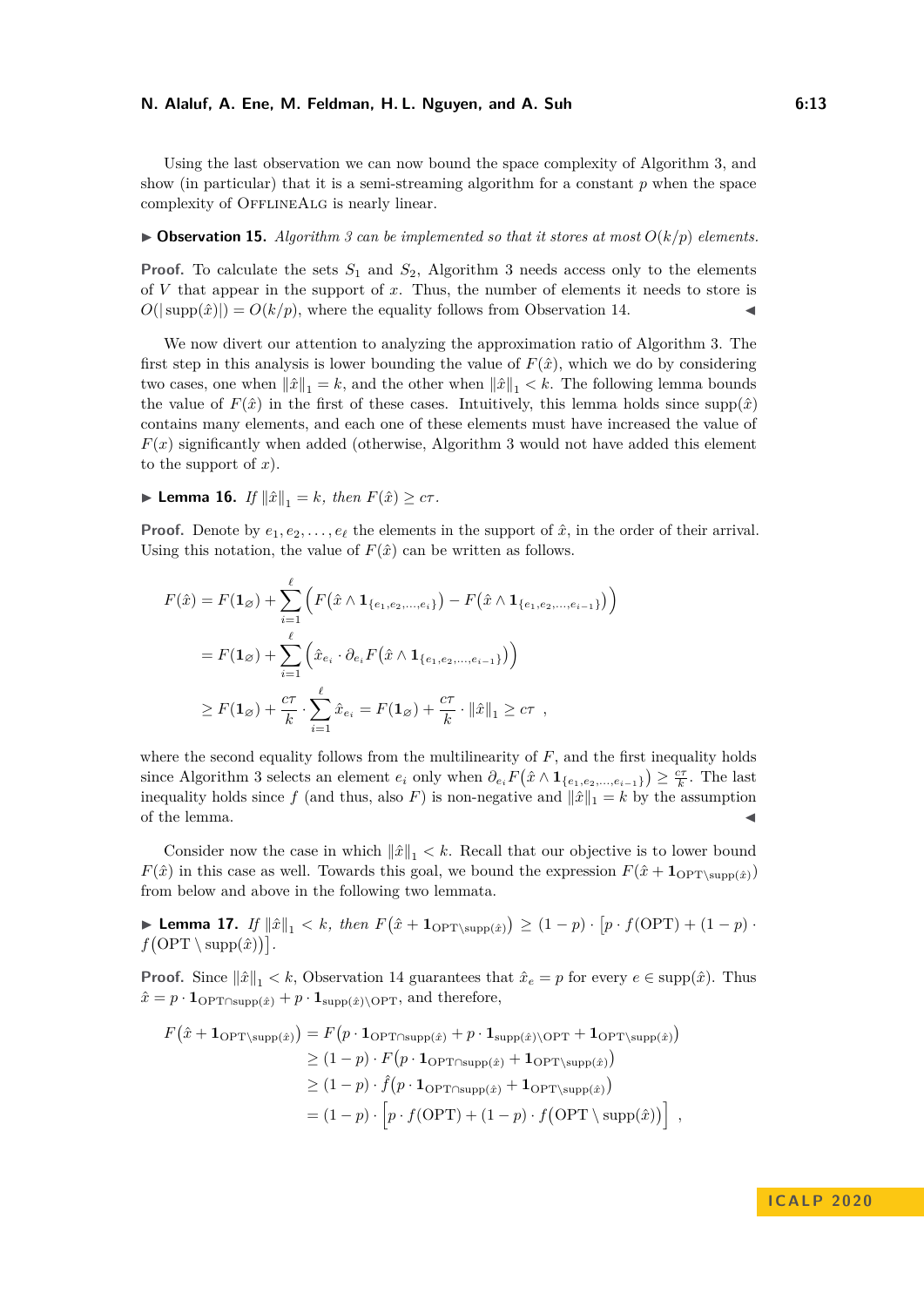#### **6:14 Optimal Streaming Algorithms for Submodular Maximization**

where the first inequality follows from Corollary [2,](#page-4-1) the second inequality holds since the Lovász extension lower bounds the multilinear extension, and the last equality follows from the definition of the Lovász extension.

In the following lemma, and the rest of the section, we use the notation  $b = k^{-1} \cdot |OPT \setminus$ supp $(\hat{x})$ . Intuitively, the lemma holds since the fact that the elements of OPT  $\setminus$  supp $(\hat{x})$ where not added to the support of *x* implies that their marginal contribution is small.

<span id="page-13-0"></span>▶ Lemma 18. *If*  $\|\hat{x}\|_1 < k$ , then  $F(\hat{x} + 1_{\text{OPT}\setminus \text{supp}(\hat{x})}) \leq F(\hat{x}) + b c \tau$ .

**Proof.** The elements in OPT \ $supp(\hat{x})$  were rejected by Algorithm [3,](#page-11-0) which means that their marginal contribution with respect to the fractional solution  $x$  at the time of their arrival was smaller than  $c\tau/k$ . Since the fractional solution x only increases during the execution of the algorithm, the submodularity of  $f$  guarantees that this is true also with respect to  $\hat{x}$ . More formally, we get

$$
\partial_e F(\hat{x}) < \frac{c\tau}{k} \quad \forall e \in \text{OPT} \setminus \text{supp}(\hat{x})
$$
.

Using the submodularity of *f* again, this implies

$$
F(\hat{x} + \mathbf{1}_{\text{OPT}\backslash \text{supp}(\hat{x})}) \leq F(\hat{x}) + \sum_{e \in \text{OPT}\backslash \text{supp}(\hat{x})} \leq F(\hat{x}) + |\text{OPT}\backslash \text{supp}(\hat{x})| \cdot \frac{c\tau}{k} = F(\hat{x}) + b c\tau.
$$

Combining the last two lemmata immediately yields the promised lower bound on  $F(\hat{x})$ . To understand the second inequality in the following corollary, recall that  $\tau \leq f(\text{OPT})$ .

<span id="page-13-1"></span>► Corollary 19. If 
$$
\|\hat{x}\|_1 < k
$$
, then  $F(\hat{x}) \ge (1-p) \cdot \left[ p \cdot f(\text{OPT}) + (1-p) \cdot f(\text{OPT} \setminus \text{supp}(\hat{x})) \right] -$   
  $bc\tau \ge [p(1-p) - bc]\tau + (1-p)^2 \cdot f(\text{OPT} \setminus \text{supp}(\hat{x})).$ 

Our next step is to get a lower bound on the expected value of  $f(S_2)$ . One easy way to get such a lower bound is to observe that  $\text{OPT} \cap \text{supp}(\hat{x})$  is a subset of the support of  $\hat{x}$  of size at most k, and thus, is a candidate to be OPT; which implies  $\mathbb{E}[f(S_2)] \geq$  $\alpha \cdot f(\text{OPT} \cap \text{supp}(\hat{x}))$  since the algorithm OFFLINEALG used to find  $S_2$  is an  $\alpha$ -approximation algorithm. The following lemma proves a more involved lower bound by considering the vector  $(b\hat{x}) \vee \mathbf{1}_{\text{OPT}\cap \text{supp}(\hat{x})}$  as a fractional candidate to be OPT (using the rounding methods discussed above it, it can be converted into an integral candidate of at least the same value). The proof of the lemma lower bounds the value of the vector  $(b\hat{x}) \vee \mathbf{1}_{\text{OPT} \cap \text{supp}(\hat{x})}$  using the concavity of the function  $F((t \cdot \hat{x}) \vee \mathbf{1}_{\text{OPT} \cap \text{supp}(\hat{x})})$  as well as ideas used in the proofs of the previous claims.

<span id="page-13-2"></span> $\blacktriangleright$  **Lemma 20.** *If*  $||\hat{x}||_1 < k$ *, then*  $\mathbb{E}[f(S_2)] \ge \alpha b(1 - p - cb)\tau + \alpha(1 - b) \cdot f(\text{OPT} \cap \text{supp}(\hat{x}))$ *.* 

**Proof.** Consider the vector  $(b\hat{x}) \vee \mathbf{1}_{\text{OPT} \cap \text{supp}(\hat{x})}$ . Clearly,

$$
\|(b\hat{x}) \vee \mathbf{1}_{\text{OPT} \cap \text{supp}(\hat{x})}\|_1 \le b \cdot \|\hat{x}\|_1 + \|\mathbf{1}_{\text{OPT} \cap \text{supp}(\hat{x})}\|_1
$$
  

$$
\le |\text{OPT} \setminus \text{supp}(\hat{x})| + |\text{OPT} \cap \text{supp}(\hat{x})| = |\text{OPT}| \le k,
$$

where the second inequality holds by the definition of *b* since  $\|\hat{x}\|_1 < k$ . Thus, due to the existence of the rounding methods discussed in Section [4,](#page-10-0) there must exist a set *S* of size at most *k* obeying  $f(S) \geq F((b\hat{x}) \vee \mathbf{1}_{\text{OPT} \cap \text{supp}(\hat{x})})$ . Since  $S_2$  is produced by OFFLINEALG, whose approximation ratio is  $\alpha$ , this implies  $\mathbb{E}[f(S_2)] \geq \alpha \cdot F((b\hat{x}) \vee \mathbf{1}_{\text{OPT}\cap \text{supp}(\hat{x})})$ . Thus, to prove the lemma it suffices to show that  $F((b\hat{x}) \vee \mathbf{1}_{\text{OPT}\cap \text{supp}(\hat{x})})$  is always at least  $b(1 - p - p)$  $cb)\tau + (1-b) \cdot f(OPT \cap supp(\hat{x})).$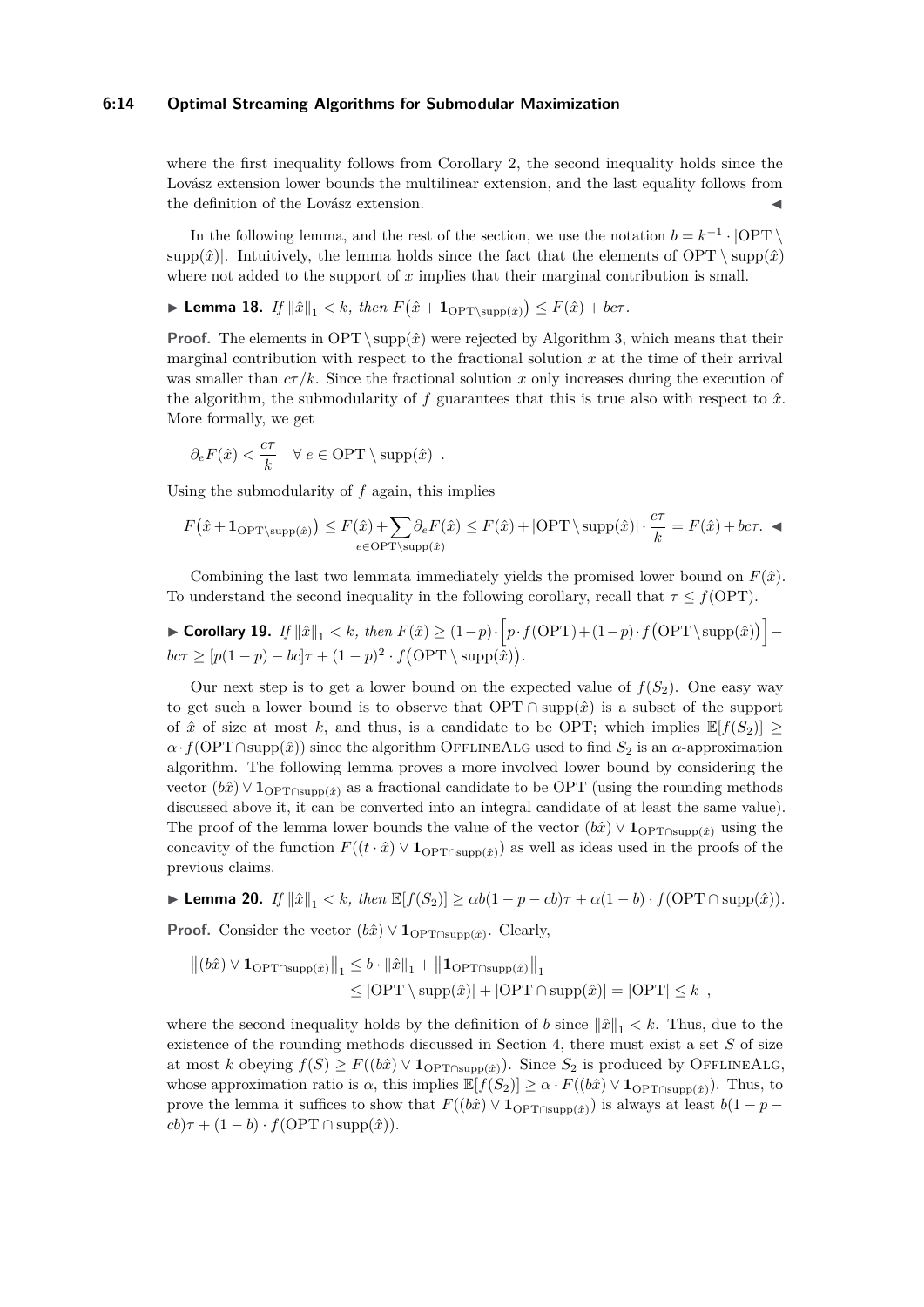The first step towards proving the last inequality is getting a lower bound on  $F(\hat{x} \vee$  $1_{\text{OPT}\cap \text{supp}(\hat{x})}$ . Recall that we already showed in the proof of Lemma [18](#page-13-0) that

$$
\partial_e F(\hat{x}) < \frac{c\tau}{k} \quad \forall e \in \text{OPT} \setminus \text{supp}(\hat{x})
$$
.

Thus, the submodularity of *f* implies

$$
F(\hat{x} \vee \mathbf{1}_{\text{OPT}}) \leq F(\hat{x} \vee \mathbf{1}_{\text{OPT} \cap \text{supp}(\hat{x})}) + \sum_{e \in \text{OPT} \setminus \text{supp}(\hat{x})} \partial_e F(\hat{x})
$$
  
 
$$
\leq F(\hat{x} \vee \mathbf{1}_{\text{OPT} \cap \text{supp}(\hat{x})}) + \frac{c\tau \cdot |\text{OPT} \setminus \text{supp}(\hat{x})|}{k} = F(\hat{x} \vee \mathbf{1}_{\text{OPT} \cap \text{supp}(\hat{x})}) + cb\tau.
$$

Rearranging this inequality yields

$$
F(\hat{x} \vee \mathbf{1}_{\text{OPT} \cap \text{supp}(\hat{x})}) \geq F(\hat{x} \vee \mathbf{1}_{\text{OPT}}) - cb\tau \geq (1-p) \cdot f(\text{OPT}) - cb\tau \geq (1-p - cb)\tau ,
$$

where the second inequality holds by Corollary [2](#page-4-1) since Observation [14](#page-11-1) guarantees that every coordinate of  $\hat{x}$  is either 0 or *p*. This gives us the promised lower bound on  $F(\hat{x} \lor 1_{\text{OPT}\cap \text{supp}(\hat{x})})$ .

We now note that the submodularity of *f* implies that  $F((t \cdot \hat{x}) \vee \mathbf{1}_{\text{OPT} \cap \text{sum}(\hat{x})})$  is a concave function of  $t$  within the range  $[0, 1]$ . Since  $b$  is inside this range,

$$
F((b\hat{x}) \vee \mathbf{1}_{\text{OPT} \cap \text{supp}(\hat{x})}) \ge b \cdot F(\hat{x} \vee \mathbf{1}_{\text{OPT} \cap \text{supp}(\hat{x})}) + (1 - b) \cdot f(\text{OPT} \cap \text{supp}(\hat{x}))
$$
  
\n
$$
\ge b(1 - p - cb)\tau + (1 - b) \cdot f(\text{OPT} \cap \text{supp}(\hat{x})) ,
$$

which completes the proof of the lemma.

Using the last two claims we can now obtain a lower bound on the value of the solution of Algorithm [3](#page-11-0) in the case of  $\|\hat{x}\|_1 < k$  which is a function of  $\alpha$ ,  $\tau$  and  $p$  alone. We note that both the guarantees of Corollary [19](#page-13-1) and Lemma [20](#page-13-2) are lower bounds on the expected value of the output of the algorithm in this case since  $\mathbb{E}[f(S_1)] \geq F(\hat{x})$ . Thus, any convex combination of these guarantees is also such a lower bound, and the proof of the following corollary basically proves a lower bound for one such convex combination – for the specific value of *c* stated in the corollary.

<span id="page-14-0"></span>
$$
\blacktriangleright \textbf{Corollary 21. } If \|\hat{x}\|_1 < k \text{ and } c \text{ is set to } \frac{\alpha(1-p)}{\alpha+1}, \text{ then } \mathbb{E}[\max\{f(S_1), f(S_2)\}] \ge \frac{(1-p)\alpha\tau}{\alpha+1}.
$$

**Proof.** The corollary follows immediately from the non-negativity of  $f$  when  $p = 1$ . Thus, we may assume  $p < 1$  in the rest of the proof.

By the definition of  $S_1$ ,  $\mathbb{E}[f(S_1)] > F(\hat{x})$ . Thus, by Corollary [19](#page-13-1) and Lemma [20,](#page-13-2)

$$
\mathbb{E}[\max\{f(S_1), f(S_2)\}] \ge \max\{\mathbb{E}[f(S_1)], \mathbb{E}[f(S_2)]\}
$$
  
\n
$$
\ge \max\{[p(1-p) - bc]\tau + (1-p)^2 \cdot f(\text{OPT} \setminus \text{supp}(\hat{x})),
$$
  
\n
$$
\alpha b(1-p - cb)\tau + \alpha(1-b) \cdot f(\text{OPT} \cap \text{supp}(\hat{x}))\}
$$
  
\n
$$
\ge \frac{\alpha(1-b)}{\alpha(1-b) + (1-p)^2} \cdot \left[ [p(1-p) - bc]\tau + (1-p)^2 \cdot f(\text{OPT} \setminus \text{supp}(\hat{x})) \right]
$$
  
\n
$$
+ \frac{(1-p)^2}{\alpha(1-b) + (1-p)^2} \cdot [\alpha b(1-p - cb)\tau + \alpha(1-b) \cdot f(\text{OPT} \cap \text{supp}(\hat{x}))]
$$

To keep the following calculations short, it will be useful to define  $q = 1-p$  and  $d = 1-b$ . Using this notation and the fact that the submodularity and non-negativity of *f* guarantee together  $f(\text{OPT} \setminus \text{supp}(\hat{x})) + f(\text{OPT} \cap \text{supp}(\hat{x})) \ge f(\text{OPT}) \ge \tau$ , the previous inequality implies

**I C A L P 2 0 2 0**

$$
\blacktriangleleft
$$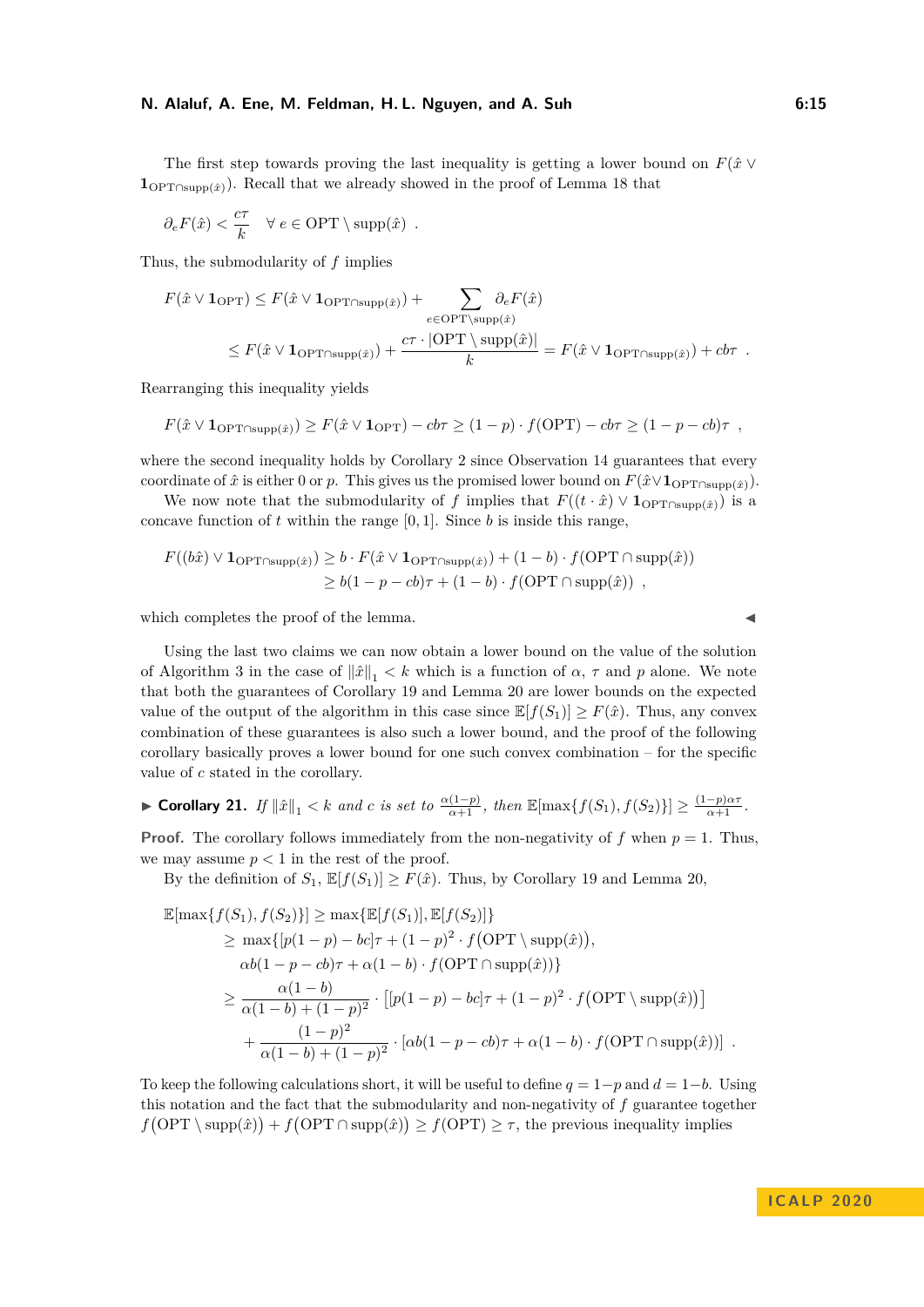#### **6:16 Optimal Streaming Algorithms for Submodular Maximization**

<span id="page-15-0"></span>
$$
\frac{\mathbb{E}[\max\{f(S_1), f(S_2)\}]}{\alpha \tau} \ge \frac{(1-b)[p(1-p)-bc]+b(1-p)^2(1-p-bc)+(1-b)(1-p)^2}{\alpha(1-b)+(1-p)^2}
$$

$$
= \frac{d[q(1-q)-(1-d)c]+q^2(1-d)[q-(1-d)c]+dq^2}{\alpha d + q^2}
$$

$$
= \frac{d[q-(1-d)c]+q^2(1-d)[q-(1-d)c]}{\alpha d + q^2} = \frac{[d+q^2(1-d)][q-(1-d)c]}{\alpha d + q^2}
$$

$$
= \frac{q[d+q^2(1-d)](d\alpha+1)}{(\alpha+1)(d\alpha+q^2)} = \frac{d^2\alpha+d\alpha q^2-d^2\alpha q^2+d+q^2-dq^2}{d\alpha+q^2} \cdot \frac{q}{\alpha+1}, \quad (1)
$$

where the fourth equality holds by plugging in the value we assume for *c*.

The second fraction in the last expression is independent of the value of *d*, and the derivative of the first fraction in this expression as a function of *d* is

$$
\frac{(2d\alpha + \alpha q^2 - 2d\alpha q^2 + 1 - q^2)[d\alpha + q^2] - \alpha(d^2\alpha + d\alpha q^2 - d^2\alpha q^2 + d + q^2 - dq^2)}{[d\alpha + q^2]^2}
$$

$$
= \frac{1 - q^2}{[d\alpha + q^2]^2} \cdot [q^2(1 - \alpha) + d\alpha(d\alpha + 2q^2)] ,
$$

which is always non-negative since both  $q$  and  $\alpha$  are numbers between 0 and 1. Thus, we get that the minimal value of the expression [\(1\)](#page-15-0) is obtained for  $d = 0$  for any choice of q and  $\alpha$ . Plugging this value into *d* yields

$$
\mathbb{E}[\max\{f(S_1), f(S_2)\}] \ge \frac{q\alpha\tau}{\alpha+1} = \frac{(1-p)\alpha\tau}{\alpha+1} .
$$

Note that Lemma [16](#page-12-0) and Corollary [21](#page-14-0) prove the same lower bound on the expectation  $\mathbb{E}[\max\{f(S_1), f(S_2)\}]$  when *c* is set to the value it is set to in Corollary [21](#page-14-0) (because  $\mathbb{E}[\max\{f(S_1), f(S_2)\}] \geq \mathbb{E}[f(S_1)] \geq F(\hat{x})$ . Thus, we can summarize the results we have proved so far using the following proposition.

<span id="page-15-1"></span>**• Proposition 22.** *Algorithm [3](#page-11-0) is a semi-streaming algorithm storing*  $O(k/p)$  *elements. Moreover, for the value of the parameter c given in Corollary [21,](#page-14-0) the output set produced by this algorithm has an expected value of at least*  $\frac{\alpha \tau(1-p)}{\alpha+1}$ .

Using the last proposition, we can now prove the following theorem. As discussed at the beginning of the section, in the full version of this paper we explain how the assumption that  $\tau$  is known can be dropped at the cost of increasing of a slight increase in the number of of elements stored by the algorithm, which yields Theorem [12.](#page-10-3)

<span id="page-15-2"></span>**Figure 123.** For every constant  $\varepsilon \in (0,1]$ , there exists a semi-streaming algorithm that *assumes access to an estimate*  $\tau$  *of*  $f(OPT)$  *obeying*  $(1 - \varepsilon/8) \cdot f(OPT) \leq \tau \leq f(OPT)$  *and provides*  $\left(\frac{\alpha}{1+\alpha} - \varepsilon\right)$ -approximation for the problem of maximizing a non-negative submodular *function subject to cardinality constraint. This algorithm stores at most*  $O(k\varepsilon^{-1})$  *elements.* 

**Proof.** Consider the algorithm obtained from Algorithm [3](#page-11-0) by setting  $p = \varepsilon/2$  and *c* as is set in Corollary [21.](#page-14-0) By Proposition [22,](#page-15-1) this algorithm stores only  $O(k/p) = O(k\varepsilon^{-1})$  elements, and the expected value of its output set is at least

$$
\frac{\alpha \tau (1-p)}{\alpha+1} \ge \frac{\alpha (1-\varepsilon/8)(1-\varepsilon/2)}{\alpha+1} \cdot f(\text{OPT}) \ge \frac{\alpha (1-\varepsilon)}{\alpha+1} \cdot f(\text{OPT}) \ge \left(\frac{\alpha}{\alpha+1} - \varepsilon\right) \cdot f(\text{OPT}) ,
$$

where the first inequality holds since  $\tau$  obeys, by assumption,  $\tau \geq (1 - \varepsilon/8) \cdot f(\text{OPT})$ .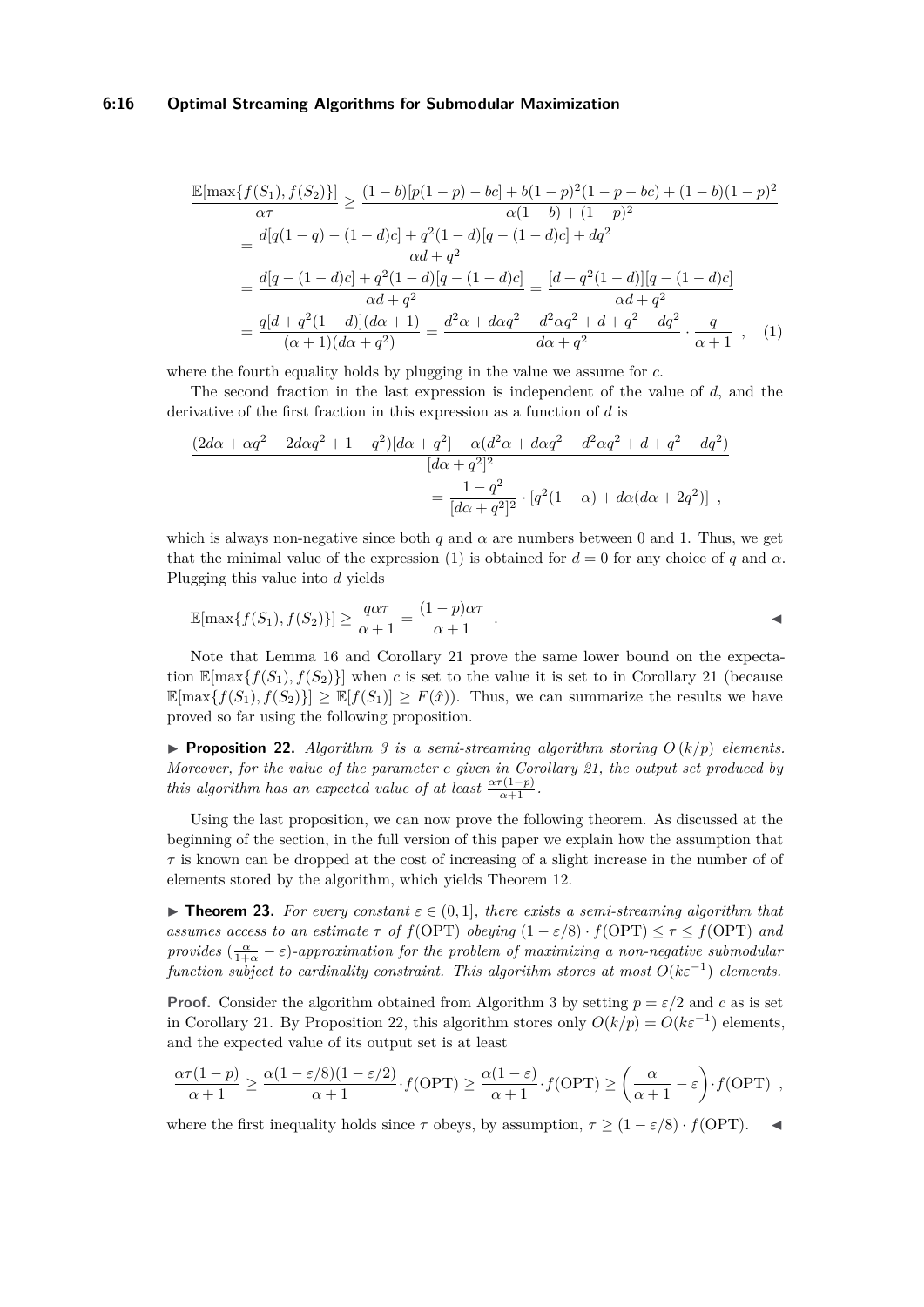**Further discussion.** Before concluding, let us discuss in more detail the value that should be assigned to the parameter  $p$  of Algorithm [3.](#page-11-0) In the proof of Theorem [23,](#page-15-2) we chose  $p$  to be very small. This makes sense whenever  $\alpha$  is independent of  $p$  since the formula given by Proposition [22](#page-15-1) for the guaranteed value of the output is non-increasing in *p*. However, for some choices of OFFLINEALG the value of  $\alpha$  might depend on  $p$ , and thus, it might be beneficial to choose a value for  $p$  which is not very small. To see why  $\alpha$  might depend on *p*, note that the input passed to OFFLINEALG by Algorithm [3](#page-11-0) is of size at most  $\lceil k/p \rceil$  due to Observation [14;](#page-11-1) and therefore, the ratio between the size of the ground set and *k* in this input is roughly  $1/p$ . Hence,  $\alpha$  depends on p if the approximation ratio of OFFLINEALG depends on the above ratio; which is the case, e.g., for one of the algorithms described in [\[6\]](#page-16-7).

As a corollary of the above discussion, we get that for some offline algorithms a smart choice of *p* can yield a better approximation guarantee than the one stated in Theorem [23.](#page-15-2) At the current point this corollary is not very useful since the state-of-the-art offline approximation algorithm has an approximation ratio which is independent of *p*; however, this might change in the future.

#### **References**

- <span id="page-16-6"></span>**1** Naor Alaluf and Moran Feldman. Making a sieve random: Improved semi-streaming algorithm for submodular maximization under a cardinality constraint. *CoRR*, abs/1906.11237, 2019. [arXiv:1906.11237](http://arxiv.org/abs/1906.11237).
- <span id="page-16-1"></span>**2** Ashwinkumar Badanidiyuru, Baharan Mirzasoleiman, Amin Karbasi, and Andreas Krause. Streaming submodular maximization: Massive data summarization on the fly. In *Proceedings of the 20th ACM SIGKDD international conference on Knowledge discovery and data mining*, pages 671–680. ACM, 2014.
- <span id="page-16-5"></span>**3** Rafael da Ponte Barbosa, Alina Ene, Huy L Nguyen, and Justin Ward. A new framework for distributed submodular maximization. In *IEEE Foundations of Computer Science (FOCS)*, pages 645–654, 2016.
- <span id="page-16-4"></span>**4** Rafael D.P. Barbosa, Alina Ene, Huy L. Nguyen, and Justin Ward. The power of randomization: Distributed submodular maximization on massive datasets. In *International Conference on Machine Learning (ICML)*, 2015.
- <span id="page-16-0"></span>**5** Niv Buchbinder and Moran Feldman. Constrained submodular maximization via a nonsymmetric technique. *Mathematics of Operations Research*, 44(3):988–1005, 2019.
- <span id="page-16-7"></span>**6** Niv Buchbinder, Moran Feldman, Joseph Naor, and Roy Schwartz. Submodular maximization with cardinality constraints. In *SODA*, pages 1433–1452, 2014. [doi:10.1137/1.9781611973402.](https://doi.org/10.1137/1.9781611973402.106) [106](https://doi.org/10.1137/1.9781611973402.106).
- <span id="page-16-9"></span>**7** Niv Buchbinder, Moran Feldman, and Roy Schwartz. Online submodular maximization with preemption. *ACM Trans. Algorithms*, 15(3):30:1–30:31, 2019. [doi:10.1145/3309764](https://doi.org/10.1145/3309764).
- <span id="page-16-10"></span>**8** Gruia Călinescu, Chandra Chekuri, Martin Pál, and Jan Vondrák. Maximizing a monotone submodular function subject to a matroid constraint. *SIAM J. Comput.*, 40(6):1740–1766, 2011. [doi:10.1137/080733991](https://doi.org/10.1137/080733991).
- <span id="page-16-2"></span>**9** Amit Chakrabarti and Sagar Kale. Submodular maximization meets streaming: Matchings, matroids, and more. *Mathematical Programming*, 154(1-2):225–247, 2015.
- <span id="page-16-8"></span>**10** Chandra Chekuri. Personal communication, 2018.
- <span id="page-16-3"></span>**11** Chandra Chekuri, Shalmoli Gupta, and Kent Quanrud. Streaming algorithms for submodular function maximization. In *International Colloquium on Automata, Languages and Programming (ICALP)*, pages 318–330. Springer, 2015.
- <span id="page-16-11"></span>**12** Chandra Chekuri, Jan Vondrák, and Rico Zenklusen. Dependent randomized rounding via exchange properties of combinatorial structures. In *FOCS*, pages 575–584, 2010. [doi:](https://doi.org/10.1109/FOCS.2010.60) [10.1109/FOCS.2010.60](https://doi.org/10.1109/FOCS.2010.60).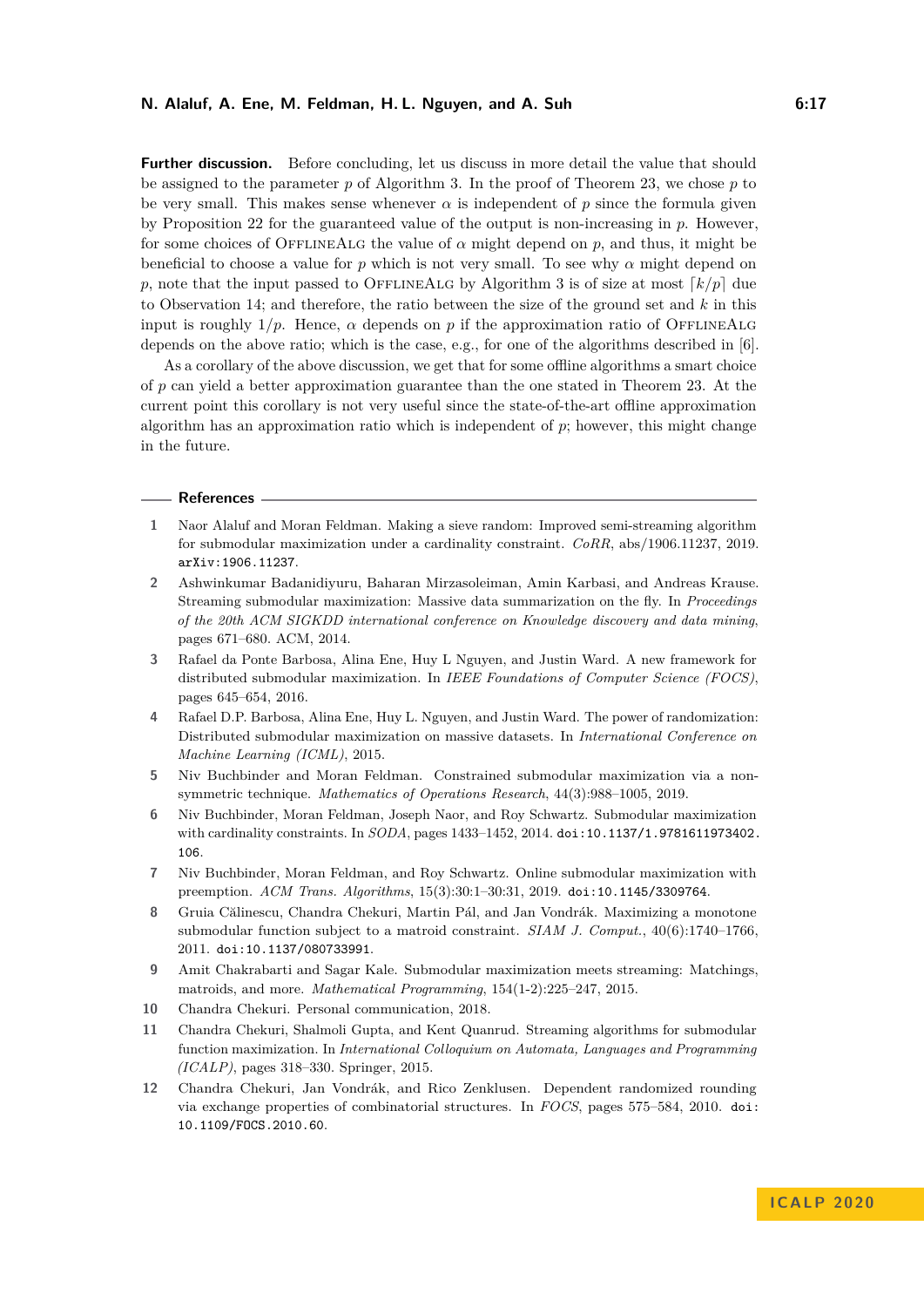#### **6:18 Optimal Streaming Algorithms for Submodular Maximization**

- <span id="page-17-12"></span>**13** Alina Ene and Huy L Nguyen. Constrained submodular maximization: Beyond 1/e. In *IEEE Foundations of Computer Science (FOCS)*, pages 248–257. IEEE, 2016.
- <span id="page-17-5"></span>**14** Alessandro Epasto, Vahab Mirrokni, and Morteza Zadimoghaddam. Bicriteria distributed submodular maximization in a few rounds. In *PACM Symposium on Parallelism in Algorithms and Architectures (SPAA)*, pages 25–33, 2017.
- <span id="page-17-8"></span>**15** Uriel Feige, Vahab S Mirrokni, and Jan Vondrák. Maximizing non-monotone submodular functions. *SIAM Journal on Computing*, 40(4):1133–1153, 2011.
- <span id="page-17-13"></span>**16** Moran Feldman, Christopher Harshaw, and Amin Karbasi. Greed is good: Near-optimal submodular maximization via greedy optimization. In *Proceedings of the 30th Conference on Learning Theory, COLT 2017, Amsterdam, The Netherlands, 7-10 July 2017*, pages 758–784, 2017. URL: <http://proceedings.mlr.press/v65/feldman17b.html>.
- <span id="page-17-0"></span>**17** Moran Feldman, Amin Karbasi, and Ehsan Kazemi. Do less, get more: Streaming submodular maximization with subsampling. In *Advances in Neural Information Processing Systems (NeurIPS)*, pages 732–742, 2018.
- <span id="page-17-11"></span>**18** Moran Feldman, Joseph Naor, and Roy Schwartz. A unified continuous greedy algorithm for submodular maximization. In *IEEE Foundations of Computer Science (FOCS)*, 2011. [doi:10.1109/FOCS.2011.46](https://doi.org/10.1109/FOCS.2011.46).
- <span id="page-17-7"></span>**19** Moran Feldman, Ashkan Norouzi-Fard, Ola Svensson, and Rico Zenklusen. The one-way communication complexity of submodular maximization with applications to streaming and robustness, 2020. To appear in STOC 2020.
- <span id="page-17-14"></span>**20** Shayan Oveis Gharan and Jan Vondrák. Submodular maximization by simulated annealing. In *ACM-SIAM Symposium on Discrete Algorithms (SODA)*, 2011.
- <span id="page-17-16"></span>**21** Ehsan Kazemi, Marko Mitrovic, Morteza Zadimoghaddam, Silvio Lattanzi, and Amin Karbasi. Submodular streaming in all its glory: Tight approximation, minimum memory and low adaptive complexity. In *ICML*, pages 3311-3320, 2019. URL: [http://proceedings.mlr.](http://proceedings.mlr.press/v97/kazemi19a.html) [press/v97/kazemi19a.html](http://proceedings.mlr.press/v97/kazemi19a.html).
- <span id="page-17-1"></span>**22** Ravi Kumar, Benjamin Moseley, Sergei Vassilvitskii, and Andrea Vattani. Fast greedy algorithms in mapreduce and streaming. In *PACM Symposium on Parallelism in Algorithms and Architectures (SPAA)*, pages 1–10, 2013.
- <span id="page-17-10"></span>**23** Jon Lee, Vahab S Mirrokni, Viswanath Nagarajan, and Maxim Sviridenko. Non-monotone submodular maximization under matroid and knapsack constraints. In *ACM Symposium on Theory of Computing (STOC)*, pages 323–332, 2009.
- <span id="page-17-9"></span>**24** Jon Lee, Maxim Sviridenko, and Jan Vondrák. Submodular maximization over multiple matroids via generalized exchange properties. *Mathematics of Operations Research*, 35(4):795– 806, 2010.
- <span id="page-17-15"></span>**25** László Lovász. Submodular functions and convexity. In *Mathematical Programming The State of the Art, XIth International Symposium on Mathematical Programming, Bonn, Germany, August 23-27, 1982*, pages 235–257, 1982. [doi:10.1007/978-3-642-68874-4\\_10](https://doi.org/10.1007/978-3-642-68874-4_10).
- <span id="page-17-3"></span>**26** Vahab Mirrokni and Morteza Zadimoghaddam. Randomized composable core-sets for distributed submodular maximization. In *ACM Symposium on Theory of Computing (STOC)*, 2015.
- <span id="page-17-6"></span>**27** Baharan Mirzasoleiman, Stefanie Jegelka, and Andreas Krause. Streaming non-monotone submodular maximization: Personalized video summarization on the fly. In *Thirty-second AAAI conference on artificial intelligence*, 2018.
- <span id="page-17-4"></span>**28** Baharan Mirzasoleiman, Amin Karbasi, Ashwinkumar Badanidiyuru, and Andreas Krause. Distributed submodular cover: Succinctly summarizing massive data. In *Advances in Neural Information Processing Systems*, pages 2881–2889, 2015.
- <span id="page-17-2"></span>**29** Baharan Mirzasoleiman, Amin Karbasi, Rik Sarkar, and Andreas Krause. Distributed submodular maximization: Identifying representative elements in massive data. In *Advances in Neural Information Processing Systems (NeurIPS)*, pages 2049–2057, 2013.